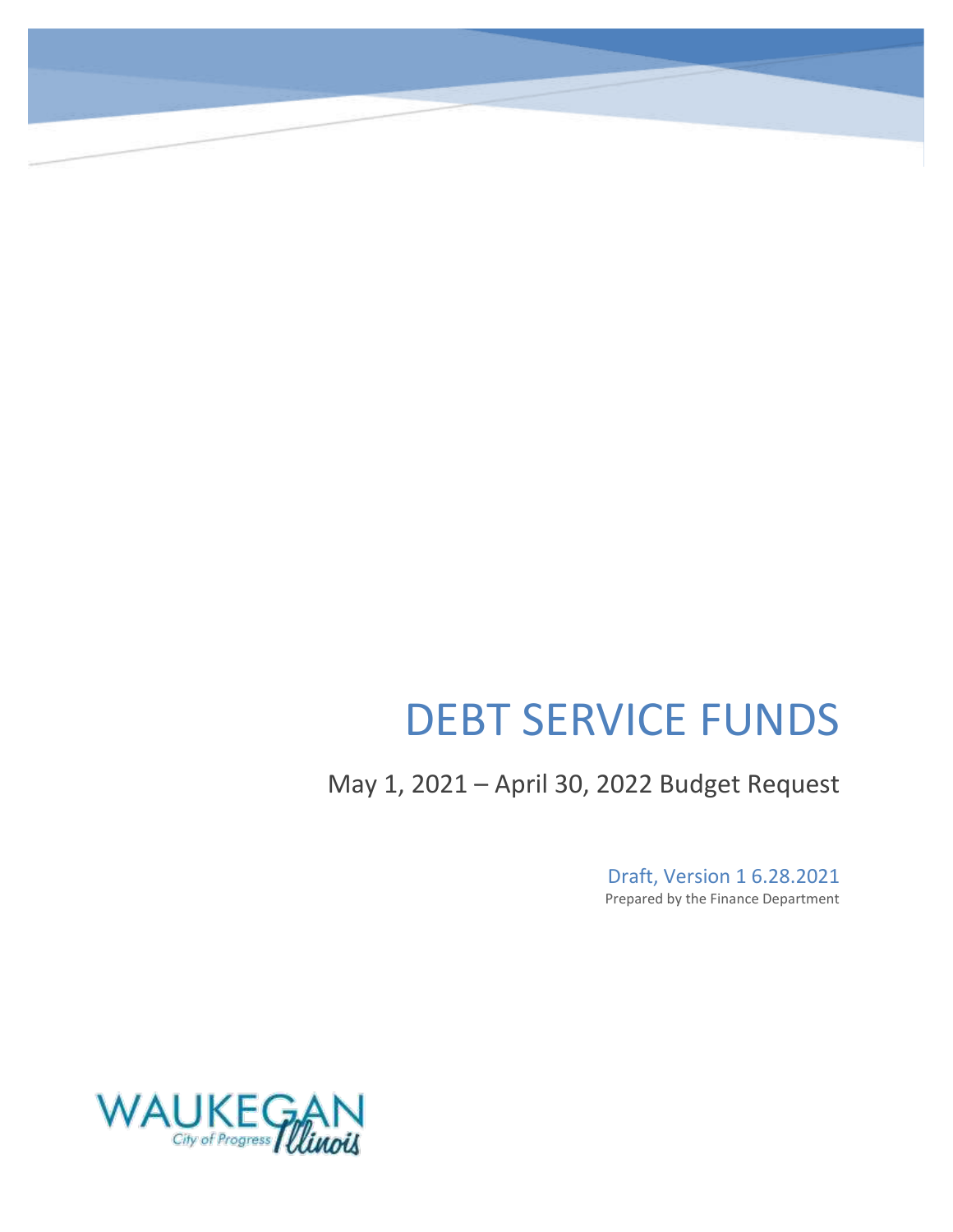#### P A G E | **1** Introduction

Debt service is the periodic repayment made by the City on the principal and interest of long-term loans. The City accounts for the repayment of long-term general obligation (GO) and special service assessment (SSA) debt in the Debt Service Funds. The City's revenue bonds are not included in the Debt Service Funds, as those bonds are paid using water or parking fees, and accounted for in the Enterprise Funds.

#### **Overview**

The Fiscal Year May 1, 2021 to April 30, 2022 (FY22) Debt Service Funds requested budget calls for \$9.5 million in revenues, \$14.4 million in expenses, transfers-in of \$4.9 million and no transfers-out, for a balanced operating budget.

| Revenues                             | \$9,524,000     |
|--------------------------------------|-----------------|
| Expenses                             | ( \$14,433,000) |
| Surplus / (Deficit) before transfers | (\$4,909,000)   |
| Transfers in                         | \$4,909,000     |
| Transfers (out)                      | \$0             |
| Surplus / (Deficit) after transfers  | \$0             |
|                                      |                 |

Actual revenues, expenses, and transfers are included in the following chart along with the FY21 adjusted budget and FY22 proposal. Line item detail for the FY22 budget proposal is in the attached Appendix.

|                 | <b>DEBT SERVICE FUNDS</b> |                                                          |                  |                |                |                       |                  |                    |  |
|-----------------|---------------------------|----------------------------------------------------------|------------------|----------------|----------------|-----------------------|------------------|--------------------|--|
| <b>REVENUES</b> |                           |                                                          |                  |                |                |                       |                  |                    |  |
| Fund            | <b>Detail</b>             | <b>Description</b>                                       | <b>FY18</b>      | <b>FY19</b>    | <b>FY20</b>    | <b>FY21 Unaudited</b> | FY 21 Budget     | <b>FY22 Budget</b> |  |
|                 | <b>SUB 3000</b>           | <b>Tax Collection</b>                                    | 10,368,844.98    | 9,995,073.02   | 12,337,723.93  | 7,347,653.00          | 12,374,000.00    | 9,300,000.00       |  |
|                 | <b>SUB4500</b>            | <b>Special Assessment Revenue</b>                        | 210,552.74       | 261,010.16     | 213,623.57     | 186,007.00            | 215,000.00       | 218,000.00         |  |
|                 | <b>SUB 4600</b>           | Interest                                                 | 7,734.91         | 9,775.61       | 38,598.74      | 11,051.00             |                  | 6,000.00           |  |
|                 | <b>SUB4900</b>            | <b>Other Financing Sources</b>                           | 15,408,799.95    |                |                | 3,673.00              |                  |                    |  |
|                 |                           | <b>TOTAL REVENUES</b>                                    | 25,995,932.58    | 10,265,858.79  | 12,589,946.24  | 7,548,384.00          | 12,589,000.00    | 9,524,000.00       |  |
|                 |                           |                                                          |                  |                |                |                       |                  |                    |  |
|                 | <b>EXPENDITURES</b>       |                                                          |                  |                |                |                       |                  |                    |  |
| Fund            | <b>Detail</b>             | <b>Description</b>                                       | <b>FY18</b>      | <b>FY19</b>    | <b>FY20</b>    | <b>FY21 Unaudited</b> | FY 21 Budget     | <b>FY22 Budget</b> |  |
|                 | <b>SUB 2400</b>           | <b>Contractual Services</b>                              | 27,229,271.21    | 11,320,674.73  | 15,576,848.51  | 15,753,141.00         | 15,772,000.00    | 14,433,000.00      |  |
|                 |                           | <b>TOTAL EXPENDITURES</b>                                | 27,229,271.21    | 11,320,674.73  | 15,576,848.51  | 15,753,141.00         | 15,772,000.00    | 14,433,000.00      |  |
|                 |                           |                                                          |                  |                |                |                       |                  |                    |  |
|                 |                           | <b>EXCESS (DEFICIENCY) OF REVENUES OVER EXPENDITURES</b> | (1, 233, 338.63) | (1,054,815.94) | (2,986,902.27) | (8, 204, 757.00)      | (3, 183, 000.00) | (4,909,000.00)     |  |
|                 |                           |                                                          |                  |                |                |                       |                  |                    |  |
|                 |                           | <b>OTHER FINANCING SOURCES (USES)</b>                    |                  |                |                |                       |                  |                    |  |
| l Fund          | <b>Detail</b>             | <b>Description</b>                                       | <b>FY18</b>      | <b>FY19</b>    | <b>FY20</b>    | <b>FY21 Unaudited</b> | FY 21 Budget     | <b>FY22 Budget</b> |  |
|                 | <b>SUB 6300</b>           | <b>Transfers In/From</b>                                 | 224,000.00       |                | 3,076,525.00   | 5,103,780.00          | 3,183,000.00     | 4,909,000.00       |  |
|                 | <b>SUB 6800</b>           | <b>Transfers Out/To</b>                                  | 1,145,142.42     | 954,275.00     |                | (1,544,788.00)        |                  |                    |  |
|                 |                           | <b>TOTAL OTHER FINANCING SOURCES</b>                     | 1,369,142.42     | 954,275.00     | 3,076,525.00   | 3,558,992.00          | 3,183,000.00     | 4,909,000.00       |  |
|                 |                           |                                                          |                  |                |                |                       |                  |                    |  |
|                 |                           | <b>FUND BALANCE</b>                                      |                  |                |                |                       |                  |                    |  |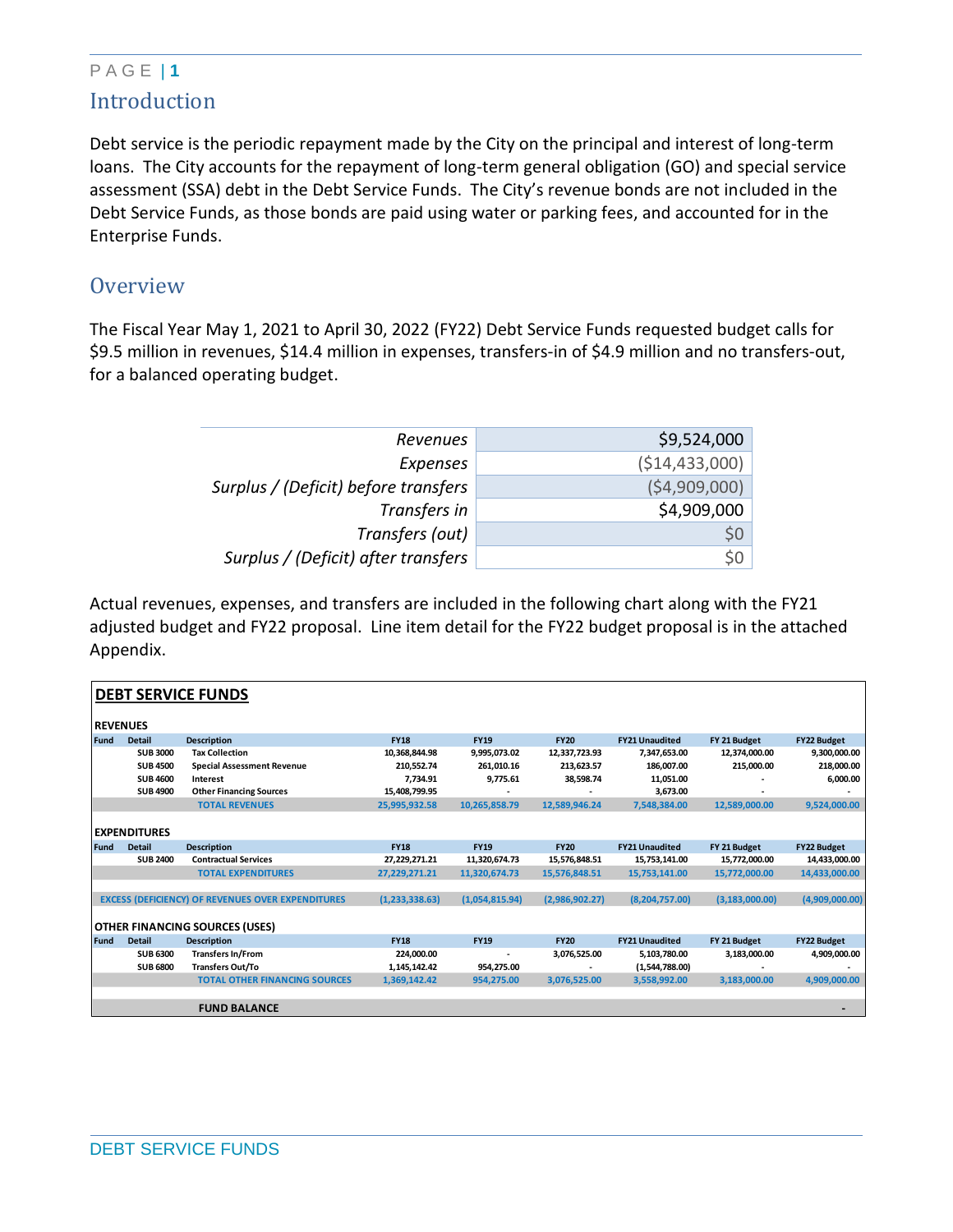### P A G E | **2** Sources

The City uses property taxes, special assessments, home rule sales taxes, and Tax Increment Financing revenues to meet its debt obligations. Property taxes are used to repay bonds issued for a variety of reasons including municipal facility upkeep, vehicle and equipment replacement, sidewalk improvements, land acquisition, and settlement of judgements against the City. Property taxes budgeted for FY21 are 24.8% lower than the prior year as the amount of property-tax supported debt has decreased from FY21 to FY22. Special assessments are levied on specific commercial properties to repay bonds issued in the mid-2000s for infrastructure improvements at Fountain Square. This revenue is projected to increase 1.4% from the prior year in accordance with the repayment schedule. Home rule sales taxes support the repayment of bonds specifically issued for roadway improvements. Tax Increment Financing (TIF) revenues support the repayment of bonds related to a 2014 economic development agreement with Bridge Development in the McGaw TIF District. These specific sales and TIF taxes are collected in Special Revenue Funds and then transferred annually to repay debt service. These transfers-in are 54.2% higher than the prior year due to the refinancing of a privately placed TIF bond with Bridge Development – all of which are reflected in the related Special Revenue Fund section of this document – to a GO backed bond.

#### Uses

The debt service funds account for the repayment of principal and interest due during the fiscal year on outstanding bond issues. The repayment schedules are determined at the time the bonds are initially sold. Service fees are also budgeted in order to compensate the bond registrar and paying the agent responsible for remitting funds from the City to the bond holders. Overall, the expenses related to bonded debt are down 8.5% from the prior year as the overall GO bonded indebtedness decreased from FY21 to FY22.

#### Bond Issue Descriptions

- 2005 Fountain SSA Assessment Bonds, issued for a total principal amount of \$3.7 million to make infrastructure improvements in the Fountain Square (Lakehurst) retail and commercial area. The principal outstanding at May 1, 2021 is \$1.4 million and will be fully retired in FY30.
- 2012A GO Bonds, issued for a total principal amount of \$23.5 million and used to refinance the 2003A GO Bonds which were issued to make property acquisitions and infrastructure improvements. The principal outstanding at May 1, 2021 is \$5.5 million and will be fully retired in FY23.
- 2012B Tax Increment Financing (TIF) GO Bonds, issued for a total principal amount of \$1.7 million and used to reimburse a developer for improvements made in the Delany/Sunset Industrial Park TIF District. The principal outstanding at May 1, 2021 is \$560 thousand and will be fully retired in FY23.
- 2015A Home Rule Sales Tax (HRST) GO Bonds, issued for a total principal amount of \$7 million and used for citywide street renewal and replacement projects. The principal outstanding at May 1, 2021 is \$6 million and will be fully retired in FY33.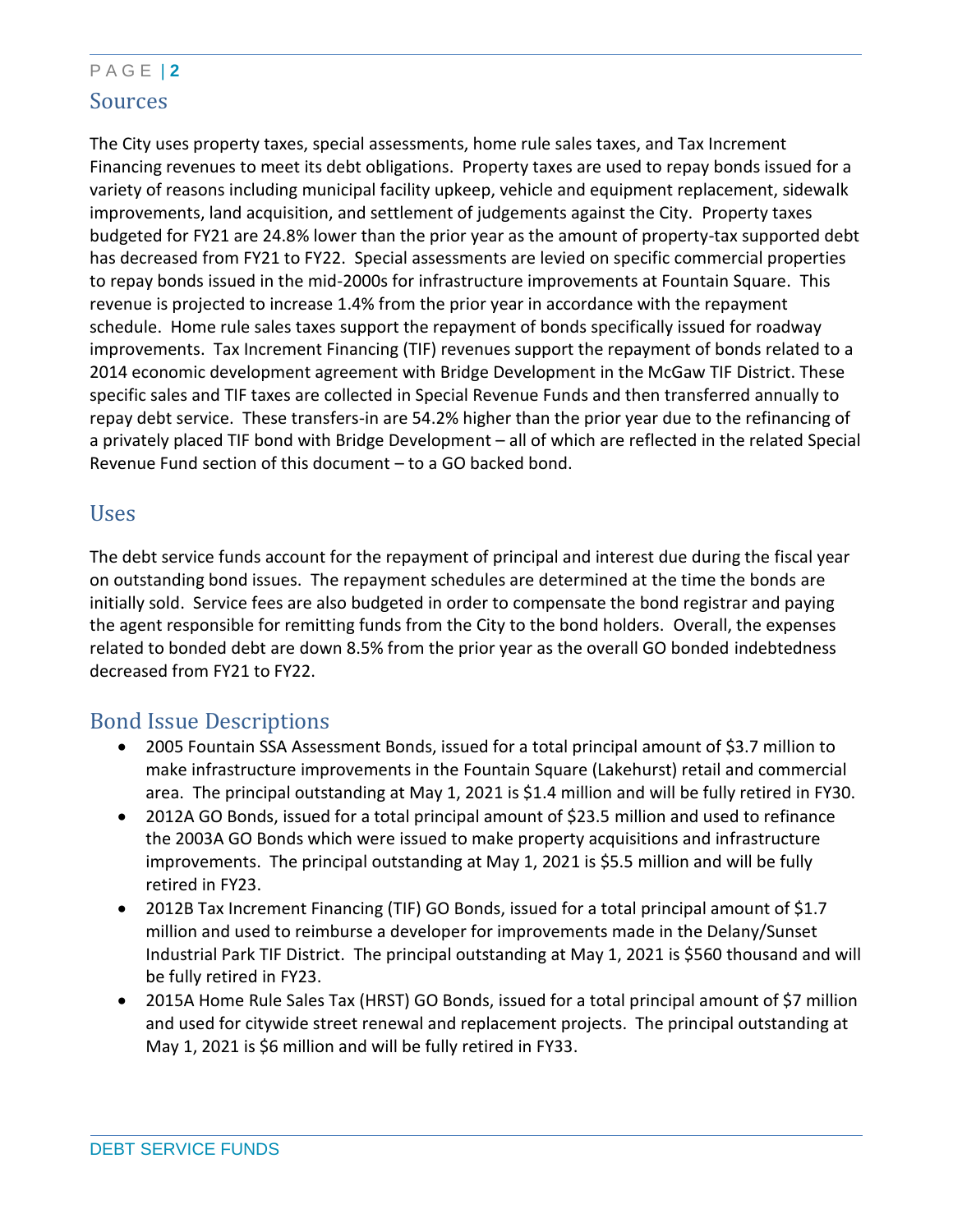- 2015B GO Bonds, issued for a total principal amount of \$14.1 million and used refinance bonds originally issued in 2001 and 2004 for Genesee Theatre acquisitions and renovations. The principal outstanding at May 1, 2021 is \$3.6 million and will be fully retired in FY24.
- 2016A HRST GO Bonds, issued for a total principal amount of \$7.1 million and used for citywide street renewal and replacement projects. The principal outstanding at May 1, 2021 is \$5 million and will be fully retired in FY30.
- 2017A GO Bonds, issued for a total principal amount of \$7.1 million and used to refinance bonds originally issued in 2010 for a variety of public purpose capital projects, including street renewal and replacement. The principal outstanding at May 1, 2021 is \$6.6 million and will be fully retired in FY31.
- 2018A HRST GO Bonds, issued for a total principal amount of \$14.9 million and used for citywide street renewal and replacement projects. The principal outstanding at May 1, 2021 is \$12.1 million and will be fully retired in FY37.
- 2018B GO Bonds, issued for a total principal amount of \$21.4 million and used for a variety of public purpose capital projects, including street renewal and replacement. The principal outstanding at May 1, 2021 is \$16.5 million and will be fully retired in FY34.
- 2018D GO Bonds, issued for a total principal amount of \$7.9 million and used to pay a police liability claim judgement against the City. The principal outstanding at May 1, 2020 is \$7.9 million and will be fully retired in FY29.
- 2021A/B Tax Increment Financing (TIF) GO Bonds, issued for a total principal amount of \$44 million and used to reimburse a developer for improvements made in the McGaw Park TIF District. The principal outstanding at May 1, 2021 is \$44 million and will be fully retired in FY38.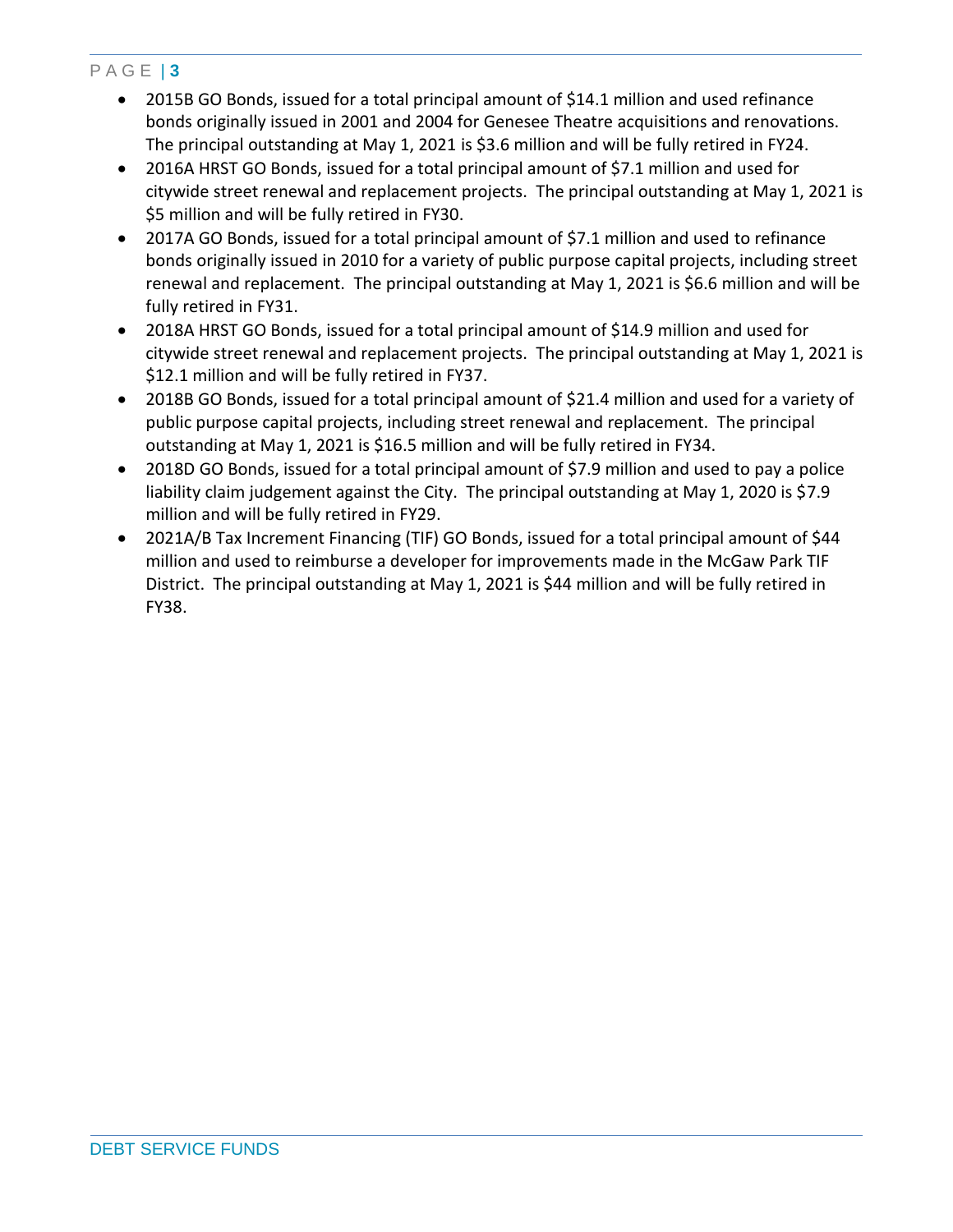### P A G E | **4** Debt Service Schedule



As the newest GO bonds to be issued, the TIF supported bonds incur annual debt service of \$2.9 million in the current year up to a maximum amount of \$4.0 million when scheduled to be retired in FY38. This projected increase is commensurate with the expected growth in TIF revenues as the district increases in property values. The GO bonds supported by home rule sales tax have annual debt service payments averaging \$2.1 million through FY37. Property tax supported GO bonds see a significant decline in annual debt service as some of the older bond issues mature, from \$9.3 million in FY21, down to \$4 million in FY24, and then dropping below \$3 million in FY30.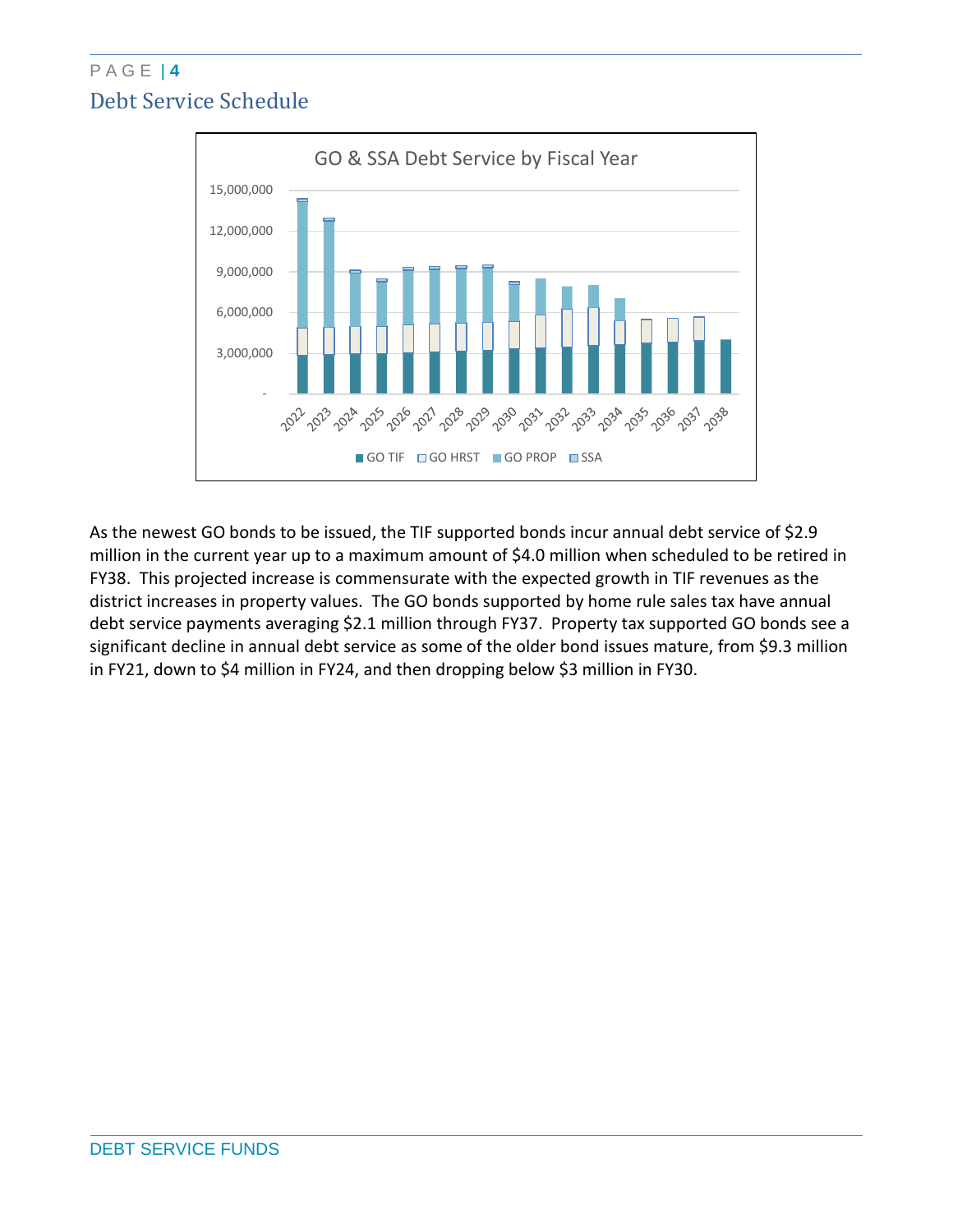### P A G E | **5** Line Item Detail

|             | <b>Fund 425 - Debt Service Reserve Fund</b> |                                                          |                          |                       |              |                    |  |  |  |  |  |
|-------------|---------------------------------------------|----------------------------------------------------------|--------------------------|-----------------------|--------------|--------------------|--|--|--|--|--|
|             | <b>REVENUES</b>                             |                                                          |                          |                       |              |                    |  |  |  |  |  |
| <b>Fund</b> | <b>Detail</b>                               | <b>Description</b>                                       | <b>FY20</b>              | <b>FY21 Unaudited</b> | FY 21 Budget | <b>FY22 Budget</b> |  |  |  |  |  |
|             | 425 46100                                   | <b>Interest Earned</b>                                   | 8,940.75                 | 10,956.00             |              |                    |  |  |  |  |  |
|             | <b>SUB 4600</b>                             | Interest                                                 | 8,940.75                 | 10,956.00             |              |                    |  |  |  |  |  |
|             |                                             | <b>TOTAL REVENUES</b>                                    | 8,940.75                 | 10,956.00             |              |                    |  |  |  |  |  |
|             |                                             |                                                          |                          |                       |              |                    |  |  |  |  |  |
|             | <b>EXPENDITURES</b>                         |                                                          |                          |                       |              |                    |  |  |  |  |  |
|             |                                             | <b>TOTAL EXPENDITURES</b>                                |                          |                       |              |                    |  |  |  |  |  |
|             |                                             |                                                          |                          |                       |              |                    |  |  |  |  |  |
|             |                                             | <b>EXCESS (DEFICIENCY) OF REVENUES OVER EXPENDITURES</b> | 8.940.75                 | 10.956.00             |              |                    |  |  |  |  |  |
|             |                                             |                                                          |                          |                       |              |                    |  |  |  |  |  |
|             |                                             | <b>OTHER FINANCING SOURCES (USES)</b>                    |                          |                       |              |                    |  |  |  |  |  |
| <b>Fund</b> | <b>Detail</b>                               | <b>Description</b>                                       | <b>FY20</b>              | <b>FY21 Unaudited</b> | FY 21 Budget | <b>FY22 Budget</b> |  |  |  |  |  |
|             | 425 63476                                   | Transfers From 2017B GO Rfnd B                           | $\overline{\phantom{a}}$ | 1,455,073.00          |              |                    |  |  |  |  |  |
|             | 425 63492                                   | Transfers From 2010B GO Bonds                            |                          | 203,725.00            |              |                    |  |  |  |  |  |
|             | <b>SUB 6300</b>                             | <b>Transfers In/From</b>                                 |                          | 1,658,798.00          |              |                    |  |  |  |  |  |
|             | 425 68431                                   | Transfers To 2018B GO Bonds                              |                          |                       |              |                    |  |  |  |  |  |
|             | 425 68455                                   | Transfers To Capital Leases Re                           |                          | 6,176.00              |              |                    |  |  |  |  |  |
|             | 425 68468                                   | Transfers To 2012A Refund Bond                           |                          | 57,829.00             |              |                    |  |  |  |  |  |
|             | 425 68475                                   | Transfers To 2017A Refund Bond                           |                          | 428.00                |              |                    |  |  |  |  |  |
|             | 425 68496                                   | Transfers To 2015B Refund Bond                           |                          | 67,794.00             |              |                    |  |  |  |  |  |
|             | <b>SUB 6800</b>                             | <b>Transfers Out/To</b>                                  |                          | (132, 227.00)         |              |                    |  |  |  |  |  |
|             |                                             | <b>TOTAL OTHER FINANCING SOURCES</b>                     | ٠                        | 1,526,571.00          |              |                    |  |  |  |  |  |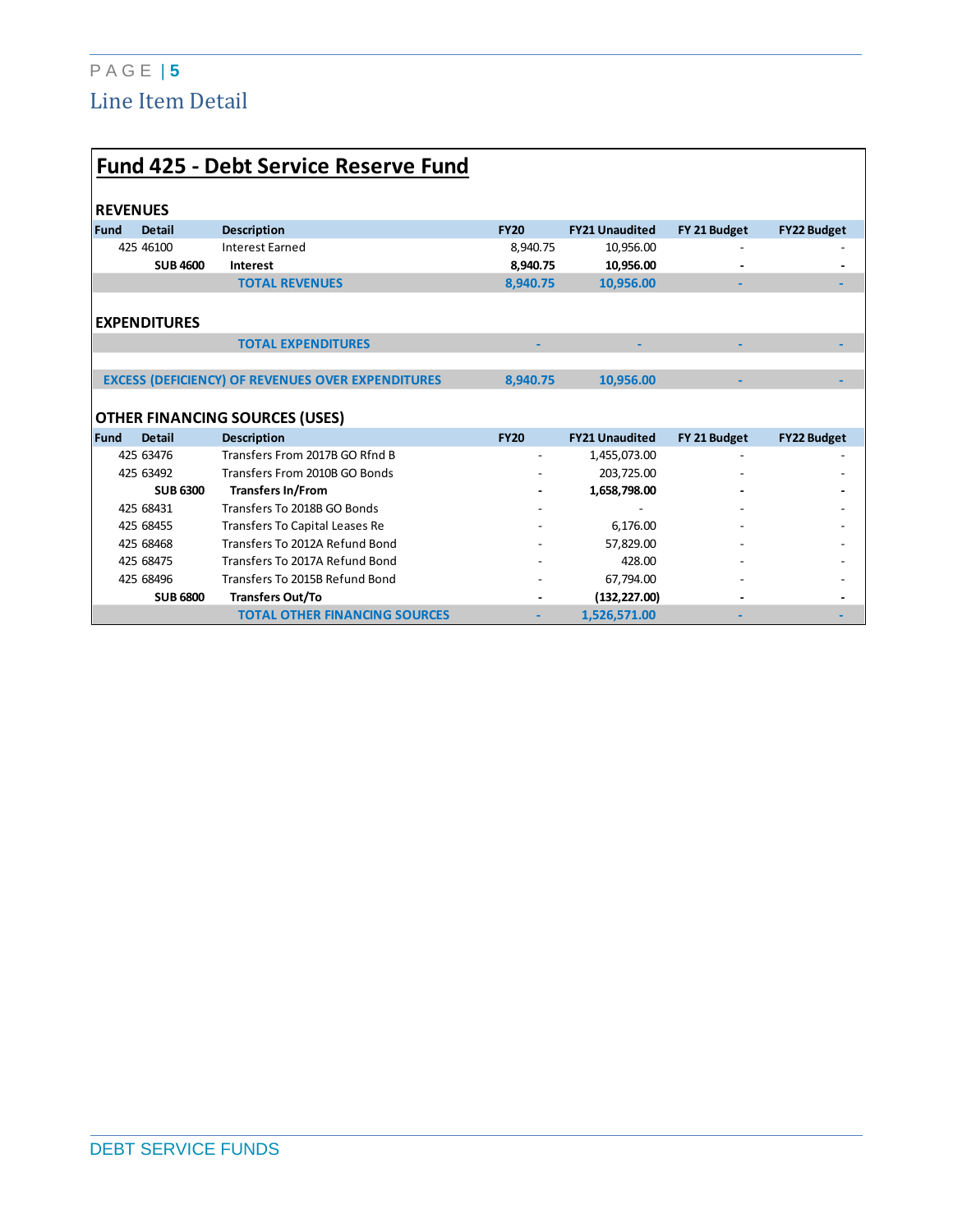| Fund 430 - 2018A GO Sales Tax Bonds |
|-------------------------------------|
|-------------------------------------|

#### **REVENUES**

|      | <b>REVENUES</b>     |                                                          |                  |                       |                |                    |
|------|---------------------|----------------------------------------------------------|------------------|-----------------------|----------------|--------------------|
|      |                     | <b>TOTAL REVENUES</b>                                    |                  |                       |                |                    |
|      |                     |                                                          |                  |                       |                |                    |
|      | <b>EXPENDITURES</b> |                                                          |                  |                       |                |                    |
| Fund | <b>Detail</b>       | <b>Description</b>                                       | <b>FY20</b>      | <b>FY21 Unaudited</b> | FY 21 Budget   | <b>FY22 Budget</b> |
|      | 430 1430 24075      | Principal Retirement - Bonds                             | 1,110,000.00     | 1,590,000.00          | 1,590,000.00   | 485,000.00         |
|      | 430 143024404       | Bond Interest Expense                                    | 1,008,320.84     | 635,200.00            | 635,200.00     | 588,000.00         |
|      | 430 1430 24405      | <b>Bond Service Fees</b>                                 | 1,475.00         | 1,475.00              | 2,800.00       | 1,000.00           |
|      | <b>SUB 2400</b>     | <b>Contractural Services</b>                             | 2,119,795.84     | 2,226,675.00          | 2,228,000.00   | 1,074,000.00       |
|      |                     | <b>TOTAL EXPENDITURES</b>                                | 2,119,795.84     | 2,226,675.00          | 2,228,000.00   | 1,074,000.00       |
|      |                     |                                                          |                  |                       |                |                    |
|      |                     | <b>EXCESS (DEFICIENCY) OF REVENUES OVER EXPENDITURES</b> | (2, 119, 795.84) | (2,226,675.00)        | (2,228,000.00) | (1,074,000.00)     |
|      |                     |                                                          |                  |                       |                |                    |
|      |                     | <b>OTHER FINANCING SOURCES (USES)</b>                    |                  |                       |                |                    |
| Fund | <b>Detail</b>       | <b>Description</b>                                       | <b>FY20</b>      | <b>FY21 Unaudited</b> | FY 21 Budget   | <b>FY22 Budget</b> |
|      | 430 63202           | Transfer from HR Sales Tx Fund                           | 2,120,000.00     | 2,228,000.00          | 2,228,000.00   | 1,074,000.00       |
|      | <b>SUB 6300</b>     | <b>Transfers In/From</b>                                 | 2,120,000.00     | 2,228,000.00          | 2,228,000.00   | 1,074,000.00       |
|      |                     | <b>TOTAL OTHER FINANCING SOURCES</b>                     | 2,120,000.00     | 2,228,000.00          | 2,228,000.00   | 1,074,000.00       |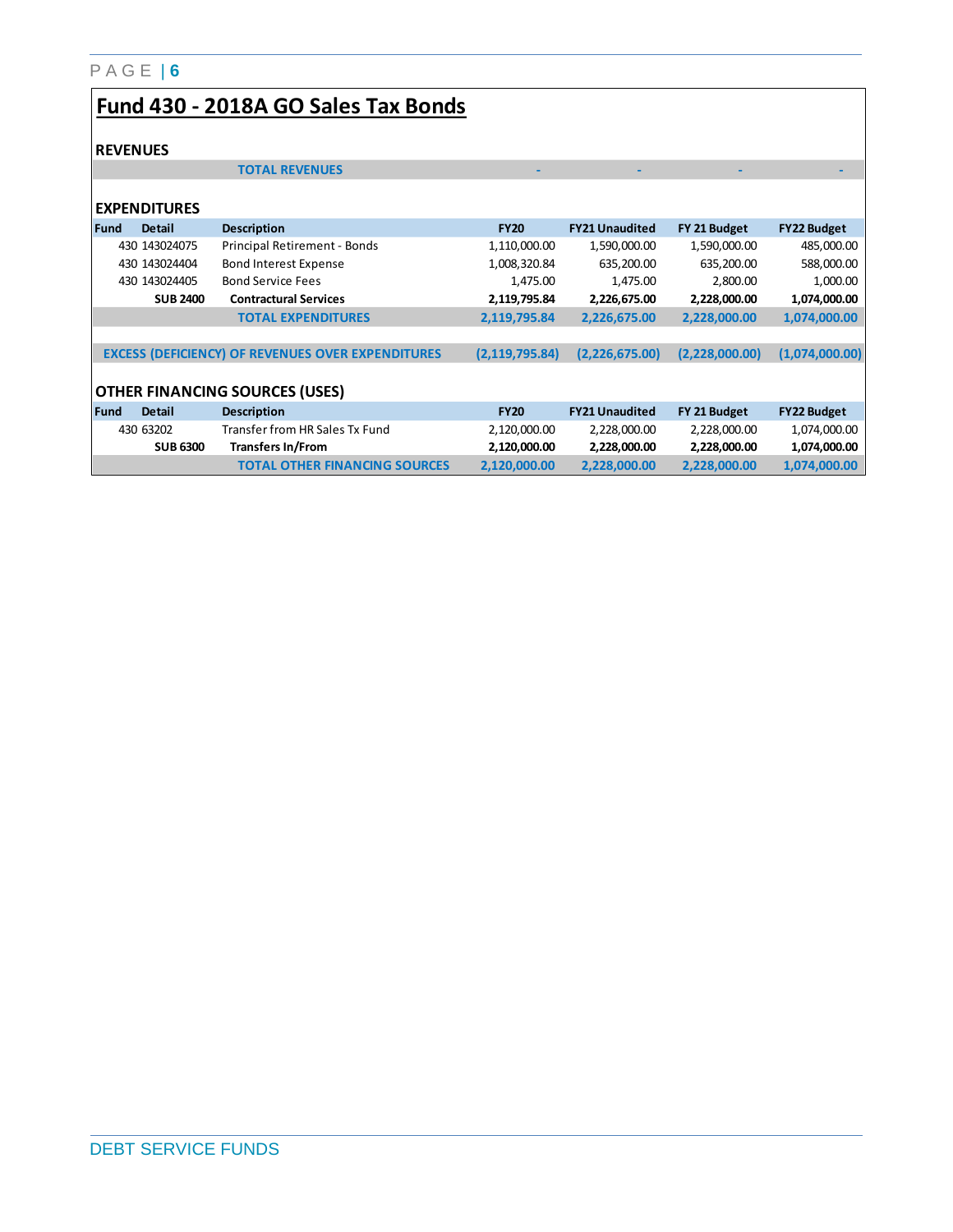# **Fund 431 - 2018B GO Bonds**

| <b>REVENUES</b> |                     |                                                          |              |                       |              |                    |
|-----------------|---------------------|----------------------------------------------------------|--------------|-----------------------|--------------|--------------------|
| Fund            | <b>Detail</b>       | <b>Description</b>                                       | <b>FY20</b>  | <b>FY21 Unaudited</b> | FY 21 Budget | <b>FY22 Budget</b> |
|                 | 431 30000           | Property Tax                                             | 1,701,597.99 | 552,330.00            | 5,559,000.00 | 2,378,000.00       |
|                 | <b>SUB 3000</b>     | <b>Tax Collection</b>                                    | 1,701,597.99 | 552,330.00            | 5,559,000.00 | 2,378,000.00       |
|                 | 431 46100           | <b>Interest Earned</b>                                   |              |                       |              | 1,000.00           |
|                 | <b>SUB 4600</b>     | Interest                                                 |              |                       |              | 1,000.00           |
|                 |                     | <b>TOTAL REVENUES</b>                                    | 1,701,597.99 | 552,330.00            | 5,559,000.00 | 2,379,000.00       |
|                 |                     |                                                          |              |                       |              |                    |
|                 | <b>EXPENDITURES</b> |                                                          |              |                       |              |                    |
| <b>Fund</b>     | <b>Detail</b>       | <b>Description</b>                                       | <b>FY20</b>  | <b>FY21 Unaudited</b> | FY 21 Budget | <b>FY22 Budget</b> |
|                 | 431 1431 24075      | Principal Retirement - Bonds                             | 300,000.00   | 4,640,000.00          | 4,640,000.00 | 1,600,000.00       |
|                 | 431 1431 2440 4     | <b>Bond Interest Expense</b>                             | 1,395,811.66 | 916.400.00            | 916,400.00   | 778,000.00         |
|                 | 431 1431 24405      | <b>Bond Service Fees</b>                                 | 1,762.50     | 1,475.00              | 2,600.00     | 1,000.00           |
|                 | <b>SUB 2400</b>     | <b>Contractural Services</b>                             | 1,697,574.16 | 5,557,875.00          | 5,559,000.00 | 2,379,000.00       |
|                 |                     | <b>TOTAL EXPENDITURES</b>                                | 1,697,574.16 | 5,557,875.00          | 5,559,000.00 | 2,379,000.00       |
|                 |                     |                                                          |              |                       |              |                    |
|                 |                     | <b>EXCESS (DEFICIENCY) OF REVENUES OVER EXPENDITURES</b> | 4,023.83     | (5,005,545.00)        |              |                    |
|                 |                     |                                                          |              |                       |              |                    |
|                 |                     | <b>OTHER FINANCING SOURCES (USES)</b>                    |              |                       |              |                    |
| Fund            | <b>Detail</b>       | <b>Description</b>                                       | <b>FY20</b>  | <b>FY21 Unaudited</b> | FY 21 Budget | <b>FY22 Budget</b> |
|                 | 431 63425           | <b>Transfers From Debt Serv Reser</b>                    |              | 203,725.00            |              |                    |
|                 | <b>SUB 6300</b>     | <b>Transfers In/From</b>                                 |              | 203,725.00            |              |                    |
|                 |                     | <b>TOTAL OTHER FINANCING SOURCES</b>                     |              | 203,725.00            |              |                    |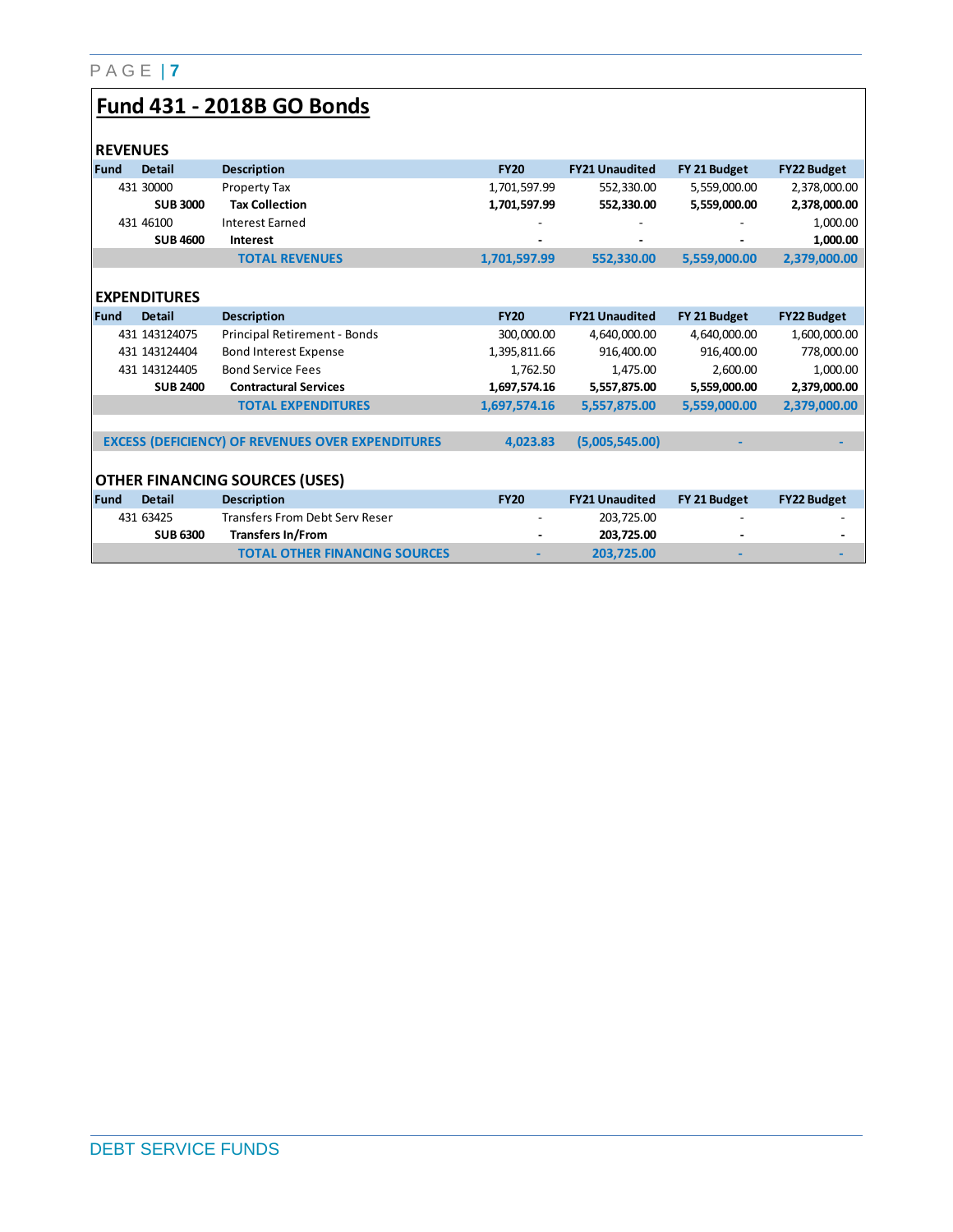# **Fund 432 - 2018D GO Judgement Bonds**

|      | <b>REVENUES</b>     |                                                          |             |                       |              |                    |
|------|---------------------|----------------------------------------------------------|-------------|-----------------------|--------------|--------------------|
| Fund | <b>Detail</b>       | <b>Description</b>                                       | <b>FY20</b> | <b>FY21 Unaudited</b> | FY 21 Budget | <b>FY22 Budget</b> |
|      | 432 30000           | Property Tax                                             | 474,656.27  | 373,967.00            | 377,000.00   | 514,000.00         |
|      | <b>SUB 3000</b>     | <b>Tax Collection</b>                                    | 474,656.27  | 373,967.00            | 377,000.00   | 514,000.00         |
|      | 432 46100           | <b>Interest Earned</b>                                   |             |                       |              | 1,000.00           |
|      | <b>SUB 4600</b>     | Interest                                                 |             |                       |              | 1,000.00           |
|      |                     | <b>TOTAL REVENUES</b>                                    | 474,656.27  | 373,967.00            | 377,000.00   | 515,000.00         |
|      |                     |                                                          |             |                       |              |                    |
|      | <b>EXPENDITURES</b> |                                                          |             |                       |              |                    |
| Fund | <b>Detail</b>       | <b>Description</b>                                       | <b>FY20</b> | <b>FY21 Unaudited</b> | FY 21 Budget | <b>FY22 Budget</b> |
|      | 432 143224404       | <b>Bond Interest Expense</b>                             | 463,886.66  | 373,600.00            | 374,000.00   | 374,000.00         |
|      | 432 143224075       | Principal Retirement - Bonds                             |             |                       |              | 140,000.00         |
|      | 432 143224405       | <b>Bond Service Fees</b>                                 | 1,475.00    | 475.00                | 3,000.00     | 1,000.00           |
|      | <b>SUB 2400</b>     | <b>Contractural Services</b>                             | 465,361.66  | 374,075.00            | 377,000.00   | 515,000.00         |
|      |                     | <b>TOTAL EXPENDITURES</b>                                | 465,361.66  | 374,075.00            | 377,000.00   | 515,000.00         |
|      |                     |                                                          |             |                       |              |                    |
|      |                     | <b>EXCESS (DEFICIENCY) OF REVENUES OVER EXPENDITURES</b> | 9,294.61    | (108.00)              |              |                    |
|      |                     |                                                          |             |                       |              |                    |
|      |                     | <b>OTHER FINANCING SOURCES (USES)</b>                    |             |                       |              |                    |
|      |                     | <b>TOTAL OTHER FINANCING SOURCES</b>                     |             |                       |              |                    |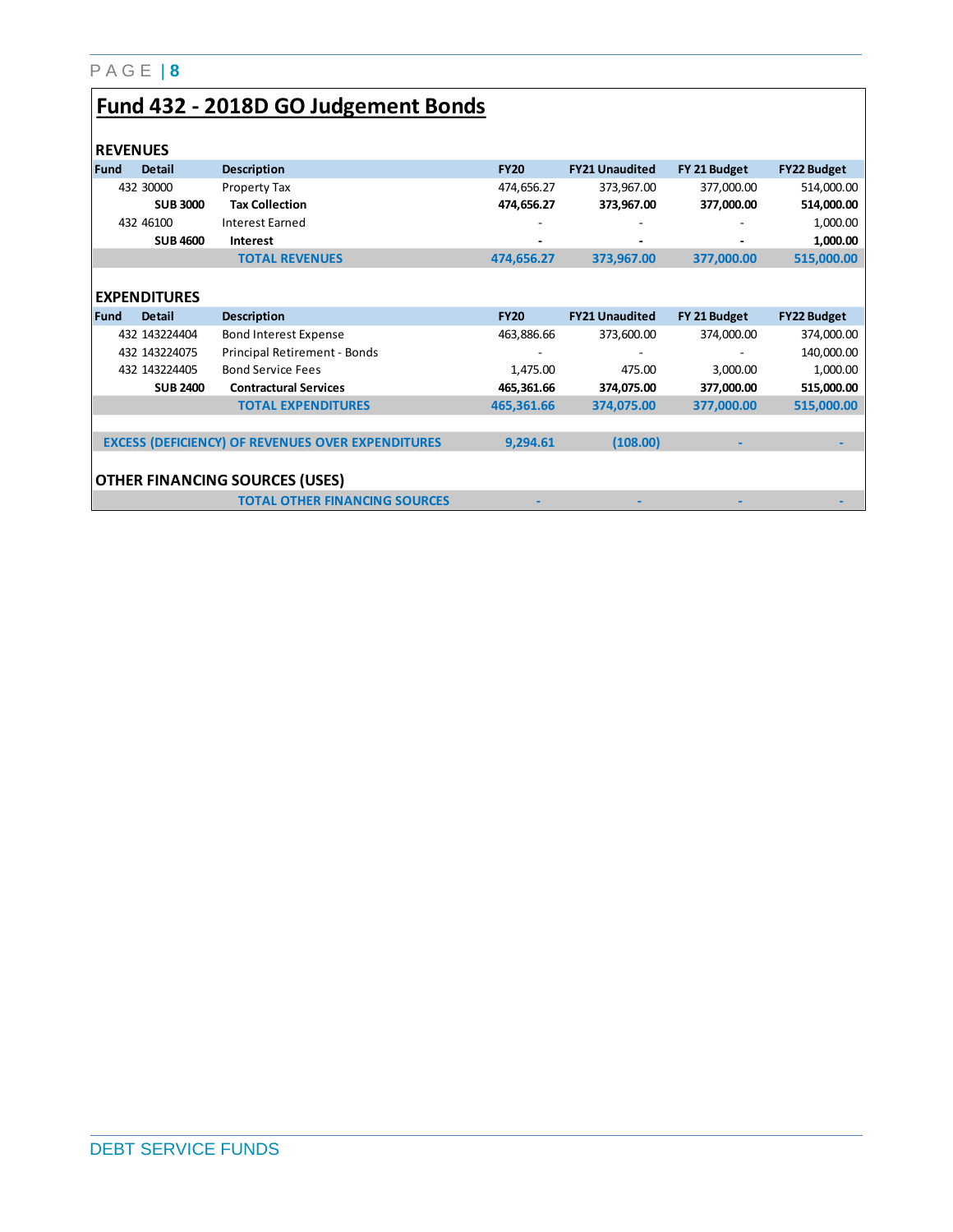# **Fund 455 - Capital Leases Repayment Fund**

|             | <b>REVENUES</b>     |                                                          |             |                       |              |                    |
|-------------|---------------------|----------------------------------------------------------|-------------|-----------------------|--------------|--------------------|
| l Fund      | <b>Detail</b>       | <b>Description</b>                                       | <b>FY20</b> | <b>FY21 Unaudited</b> | FY 21 Budget | <b>FY22 Budget</b> |
|             | 455 30000           | Property Tax                                             | 219,559.88  |                       |              |                    |
|             | <b>SUB 3000</b>     | <b>Tax Collection</b>                                    | 219,559.88  |                       |              |                    |
|             |                     | <b>TOTAL REVENUES</b>                                    | 219,559.88  |                       |              |                    |
|             |                     |                                                          |             |                       |              |                    |
|             | <b>EXPENDITURES</b> |                                                          |             |                       |              |                    |
| <b>Fund</b> | <b>Detail</b>       | <b>Description</b>                                       | <b>FY20</b> | <b>FY21 Unaudited</b> | FY 21 Budget | <b>FY22 Budget</b> |
|             | 455 1455 24076      | Lease Payments - Principal                               | 166,617.64  |                       |              |                    |
|             | 455 1455 2440 3     | <b>Interest Expense</b>                                  | 33,835.88   |                       |              |                    |
|             | <b>SUB 2400</b>     | <b>Contractural Services</b>                             | 200,453.52  |                       |              |                    |
|             |                     | <b>TOTAL EXPENDITURES</b>                                | 200,453.52  |                       |              |                    |
|             |                     |                                                          |             |                       |              |                    |
|             |                     | <b>EXCESS (DEFICIENCY) OF REVENUES OVER EXPENDITURES</b> | 19,106.36   |                       |              |                    |
|             |                     |                                                          |             |                       |              |                    |
|             |                     | <b>OTHER FINANCING SOURCES (USES)</b>                    |             |                       |              |                    |
| l Fund      | <b>Detail</b>       | <b>Description</b>                                       | <b>FY20</b> | <b>FY21 Unaudited</b> | FY 21 Budget | <b>FY22 Budget</b> |
|             | 455 63425           | <b>Transfers From Debt Serv Reser</b>                    |             | 6,176.00              |              |                    |
|             | 455 63714           | Transfers From Working Cash Fd                           |             |                       |              |                    |
|             | <b>SUB 6300</b>     | <b>Transfers In/From</b>                                 |             |                       |              |                    |
|             | 455 68228           | Transfers To Motor Fuel Tax Fd                           |             | 25,282.00             |              |                    |
|             | <b>SUB 6800</b>     | <b>Transfers Out/To</b>                                  |             | (25, 282.00)          |              |                    |
|             |                     | <b>TOTAL OTHER FINANCING SOURCES</b>                     |             | (25, 282.00)          |              |                    |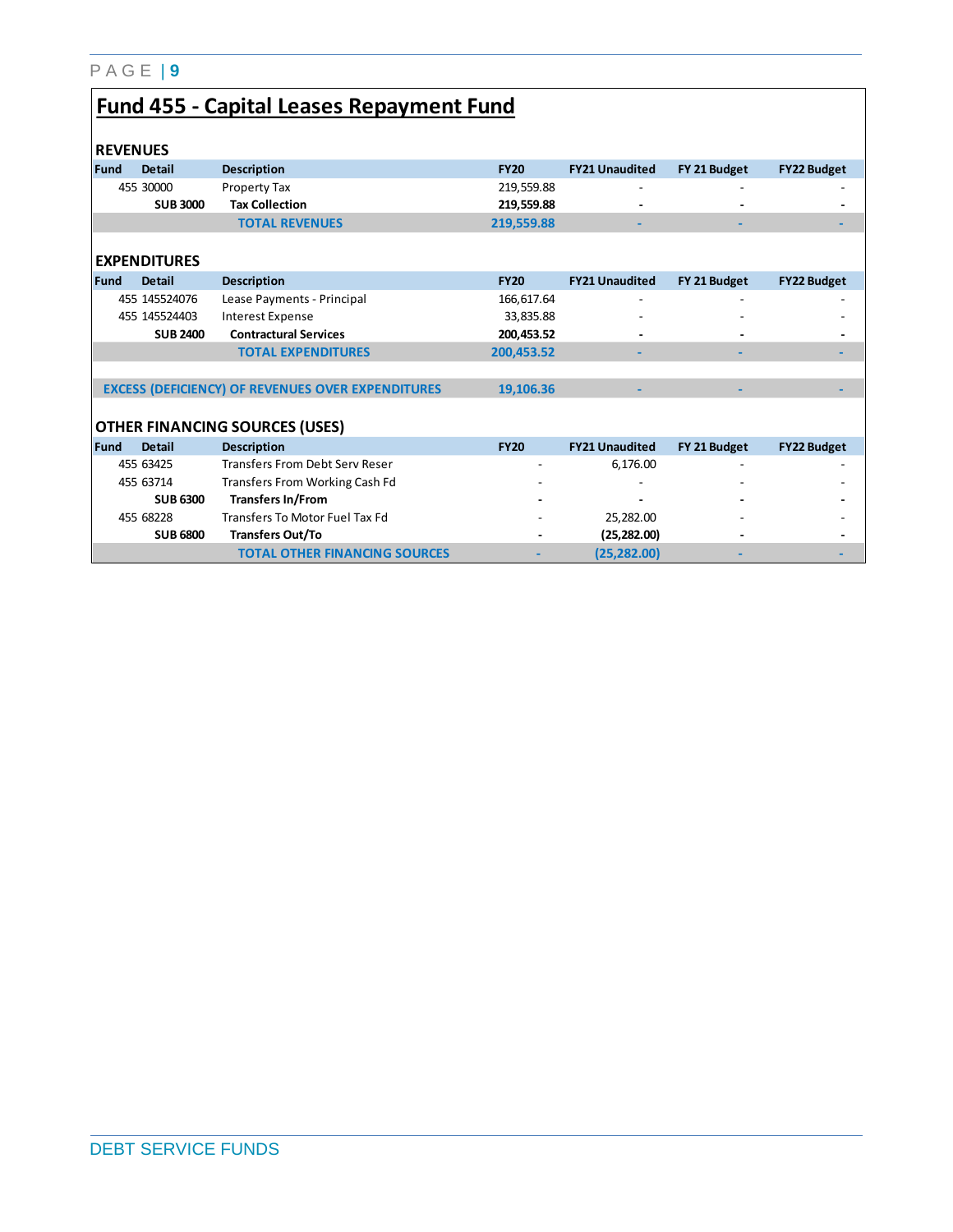# **Fund 468 - 2012A GO Bonds \$23.49M**

| <b>REVENUES</b> |                     |                                                          |              |                       |              |                    |
|-----------------|---------------------|----------------------------------------------------------|--------------|-----------------------|--------------|--------------------|
| Fund            | <b>Detail</b>       | <b>Description</b>                                       | <b>FY20</b>  | <b>FY21 Unaudited</b> | FY 21 Budget | <b>FY22 Budget</b> |
|                 | 468 30000           | Property Tax                                             | 2,959,387.42 | 2,955,988.00          | 2,961,000.00 | 2,961,000.00       |
|                 | <b>SUB3000</b>      | <b>Tax Collection</b>                                    | 2,959,387.42 | 2,955,988.00          | 2,961,000.00 | 2,961,000.00       |
|                 | 468 46100           | <b>Interest Earned</b>                                   |              |                       |              | 1,000.00           |
|                 | <b>SUB 4600</b>     | Interest                                                 |              |                       |              | 1,000.00           |
|                 |                     | <b>TOTAL REVENUES</b>                                    | 2,959,387.42 | 2,955,988.00          | 2,961,000.00 | 2,962,000.00       |
|                 |                     |                                                          |              |                       |              |                    |
|                 | <b>EXPENDITURES</b> |                                                          |              |                       |              |                    |
| Fund            | <b>Detail</b>       | <b>Description</b>                                       | <b>FY20</b>  | <b>FY21 Unaudited</b> | FY 21 Budget | FY 21 Budget       |
|                 | 468 146824075       | Principal Retirement - Bonds                             | 2,435,000.00 | 2,555,000.00          | 2,555,000.00 | 2,685,000.00       |
|                 | 468 146824404       | <b>Bond Interest Expense</b>                             | 524,750.00   | 403,000.00            | 403,000.00   | 276,000.00         |
|                 | 468 146824405       | <b>Bond Service Fees</b>                                 | 475.00       |                       | 3,000.00     | 1,000.00           |
|                 | <b>SUB 2400</b>     | <b>Contractural Services</b>                             | 2,960,225.00 | 2,958,000.00          | 2,961,000.00 | 2,962,000.00       |
|                 |                     | <b>TOTAL EXPENDITURES</b>                                | 2,960,225.00 | 2,958,000.00          | 2,961,000.00 | 2,962,000.00       |
|                 |                     |                                                          |              |                       |              |                    |
|                 |                     | <b>EXCESS (DEFICIENCY) OF REVENUES OVER EXPENDITURES</b> | (837.58)     | (2,012.00)            |              |                    |
|                 |                     |                                                          |              |                       |              |                    |
|                 |                     | <b>OTHER FINANCING SOURCES (USES)</b>                    |              |                       |              |                    |
| Fund            | <b>Detail</b>       | <b>Description</b>                                       | <b>FY20</b>  | <b>FY21 Unaudited</b> | FY 21 Budget | <b>FY22 Budget</b> |
|                 | 468 63425           | <b>Transfers From Debt Serv Reser</b>                    |              | 57,829.00             |              |                    |
|                 | 468 63491           | Transfers From 2010A G O Bonds                           |              |                       |              |                    |
|                 | 468 63494           | Transfers From 2012B GO TIF Bd                           |              |                       |              |                    |
|                 | <b>SUB 6300</b>     | <b>Transfers In/From</b>                                 |              | 57,829.00             |              |                    |
|                 |                     | <b>TOTAL OTHER FINANCING SOURCES</b>                     |              | 57,829.00             |              |                    |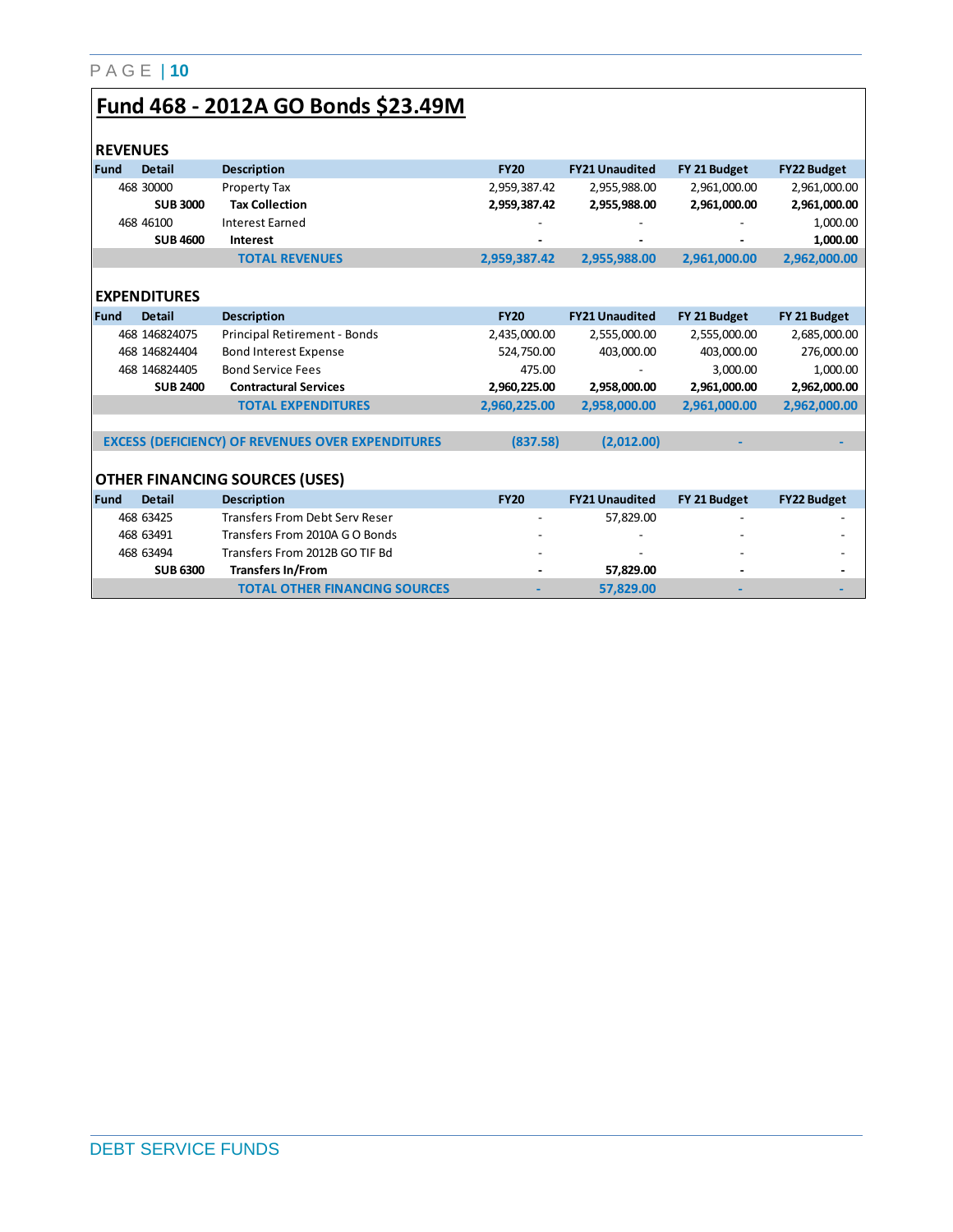# **Fund 475 - 2017A GO Refunding Bond \$7.13M**

|      | <b>REVENUES</b>     |                                                          |             |                       |              |                    |
|------|---------------------|----------------------------------------------------------|-------------|-----------------------|--------------|--------------------|
| Fund | <b>Detail</b>       | <b>Description</b>                                       | <b>FY20</b> | <b>FY21 Unaudited</b> | FY 21 Budget | FY22 Budget        |
|      | 475 30000           | Property Tax                                             | 260,712.72  | 807,065.00            | 811,000.00   | 791,000.00         |
|      | <b>SUB3000</b>      | <b>Tax Collection</b>                                    | 260,712.72  | 807,065.00            | 811,000.00   | 791,000.00         |
|      | 475 46100           | <b>Interest Earned</b>                                   |             |                       |              | 1,000.00           |
|      | <b>SUB4600</b>      | Interest                                                 |             |                       |              | 1,000.00           |
|      | 475 49310           | <b>Bond Proceeds</b>                                     |             |                       |              |                    |
|      | 475 49311           | <b>Bond Proceeds-Premium</b>                             |             |                       |              |                    |
|      | <b>SUB4900</b>      | <b>Other Financing Sources</b>                           |             |                       |              |                    |
|      |                     | <b>TOTAL REVENUES</b>                                    | 260,712.72  | 807,065.00            | 811,000.00   | 792,000.00         |
|      |                     |                                                          |             |                       |              |                    |
|      | <b>EXPENDITURES</b> |                                                          |             |                       |              |                    |
| Fund | <b>Detail</b>       | <b>Description</b>                                       | <b>FY20</b> | <b>FY21 Unaudited</b> | FY 21 Budget | <b>FY22 Budget</b> |
|      | 475 1475 24406      | <b>Bond Issuance Expense</b>                             |             |                       |              |                    |
|      | 475 1475 24475      | Refund Expense                                           |             |                       |              |                    |
|      | 475 1475 24075      | Principal Retirement - Bonds                             |             | 560,000.00            | 560,000.00   | 560,000.00         |
|      | 475 1475 2440 4     | <b>Bond Interest Expense</b>                             | 247,537.50  | 247,538.00            | 248,000.00   | 231,000.00         |
|      | 475 1475 24405      | <b>Bond Service Fees</b>                                 | 1,225.00    | 475.00                | 3,000.00     | 1,000.00           |
|      | <b>SUB 2400</b>     | <b>Contractural Services</b>                             | 248,762.50  | 808,013.00            | 811,000.00   | 792,000.00         |
|      |                     | <b>TOTAL EXPENDITURES</b>                                | 248,762.50  | 808,013.00            | 811,000.00   | 792,000.00         |
|      |                     |                                                          |             |                       |              |                    |
|      |                     | <b>EXCESS (DEFICIENCY) OF REVENUES OVER EXPENDITURES</b> | 11,950.22   | (948.00)              |              |                    |
|      |                     |                                                          |             |                       |              |                    |
|      |                     | <b>OTHER FINANCING SOURCES (USES)</b>                    |             |                       |              |                    |
| Fund | <b>Detail</b>       | <b>Description</b>                                       | <b>FY20</b> | <b>FY21 Unaudited</b> | FY 21 Budget | <b>FY22 Budget</b> |
|      | 475 63425           | <b>Transfers From Debt Serv Reser</b>                    |             | 428.00                |              |                    |
|      | 475 63493           | Transfers From 2010C GO Bonds                            |             |                       |              |                    |
|      | 475 63494           | Transfers From 2012B GO TIF Bd                           |             |                       |              |                    |
|      | <b>SUB 6300</b>     | <b>Transfers In/From</b>                                 |             | 428.00                |              |                    |
|      |                     | <b>TOTAL OTHER FINANCING SOURCES</b>                     |             | 428.00                |              |                    |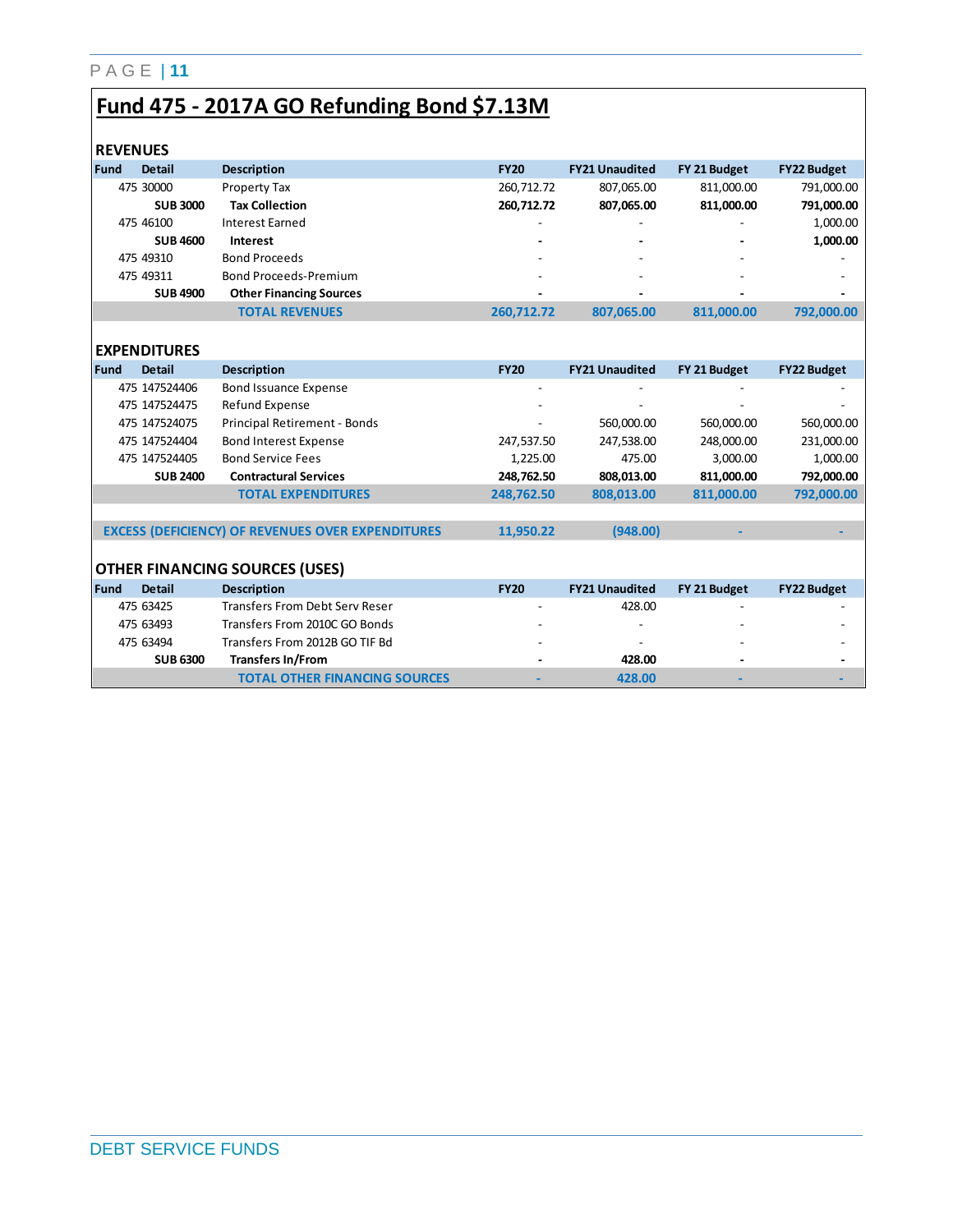### **Fund 476 - 2017B GO Refunding Bond \$7.865M**

| <b>REVENUES</b> |                     |                                                          |              |                       |              |                    |
|-----------------|---------------------|----------------------------------------------------------|--------------|-----------------------|--------------|--------------------|
| Fund            | <b>Detail</b>       | <b>Description</b>                                       | <b>FY20</b>  | <b>FY21 Unaudited</b> | FY 21 Budget | <b>FY22 Budget</b> |
|                 | 476 30000           | Property Tax                                             | 4,046,021.93 |                       |              |                    |
|                 | <b>SUB3000</b>      | <b>Tax Collection</b>                                    | 4,046,021.93 |                       |              |                    |
|                 | 476 46100           | <b>Interest Earned</b>                                   | 13,401.11    |                       |              |                    |
|                 | <b>SUB 4600</b>     | Interest                                                 | 13,401.11    |                       |              |                    |
|                 | 476 49310           | <b>Bond Proceeds</b>                                     |              | 3,673.00              |              |                    |
|                 | <b>SUB4900</b>      | <b>Other Financing Sources</b>                           |              | 3,673.00              |              |                    |
|                 |                     | <b>TOTAL REVENUES</b>                                    | 4,059,423.04 | 3,673.00              |              |                    |
|                 |                     |                                                          |              |                       |              |                    |
|                 | <b>EXPENDITURES</b> |                                                          |              |                       |              |                    |
| Fund            | <b>Detail</b>       | <b>Description</b>                                       | <b>FY20</b>  | <b>FY21 Unaudited</b> | FY 21 Budget | <b>FY22 Budget</b> |
|                 | 476 147624075       | Principal Retirement - Bonds                             | 3,970,000.00 |                       |              |                    |
|                 | 476 147624404       | <b>Bond Interest Expense</b>                             | 81,385.00    |                       |              |                    |
|                 | 476 147624405       | <b>Bond Service Fees</b>                                 | 158.33       |                       |              |                    |
|                 | 476 147624406       | <b>Bond Issuance Expense</b>                             |              |                       |              |                    |
|                 | 476 147624475       | Refund Expense                                           |              |                       |              |                    |
|                 | <b>SUB 2400</b>     | <b>Contractural Services</b>                             | 4,051,543.33 |                       |              |                    |
|                 |                     | <b>TOTAL EXPENDITURES</b>                                | 4,051,543.33 |                       |              |                    |
|                 |                     |                                                          |              |                       |              |                    |
|                 |                     | <b>EXCESS (DEFICIENCY) OF REVENUES OVER EXPENDITURES</b> | 7,879.71     | 3,673.00              |              |                    |
|                 |                     |                                                          |              |                       |              |                    |
|                 |                     | <b>OTHER FINANCING SOURCES (USES)</b>                    |              |                       |              |                    |
| Fund            | <b>Detail</b>       | <b>Description</b>                                       | <b>FY20</b>  | <b>FY21 Unaudited</b> | FY 21 Budget | <b>FY22 Budget</b> |
|                 | 476 63490           | Transfers From Working Cash Bd                           |              |                       |              |                    |
|                 | <b>SUB 6300</b>     | <b>Transfers In/From</b>                                 |              |                       |              |                    |
|                 | 476 68425           | <b>Transfers To Debt Serv Reser</b>                      |              | 1,455,073.00          |              |                    |
|                 | 476 68495           | Transfers to 2015 GO Sale Tx                             |              |                       |              |                    |
|                 | <b>SUB 6800</b>     | <b>Transfers Out/To</b>                                  |              | (1,455,073.00)        |              |                    |
|                 |                     | <b>TOTAL OTHER FINANCING SOURCES</b>                     |              | (1,455,073.00)        |              |                    |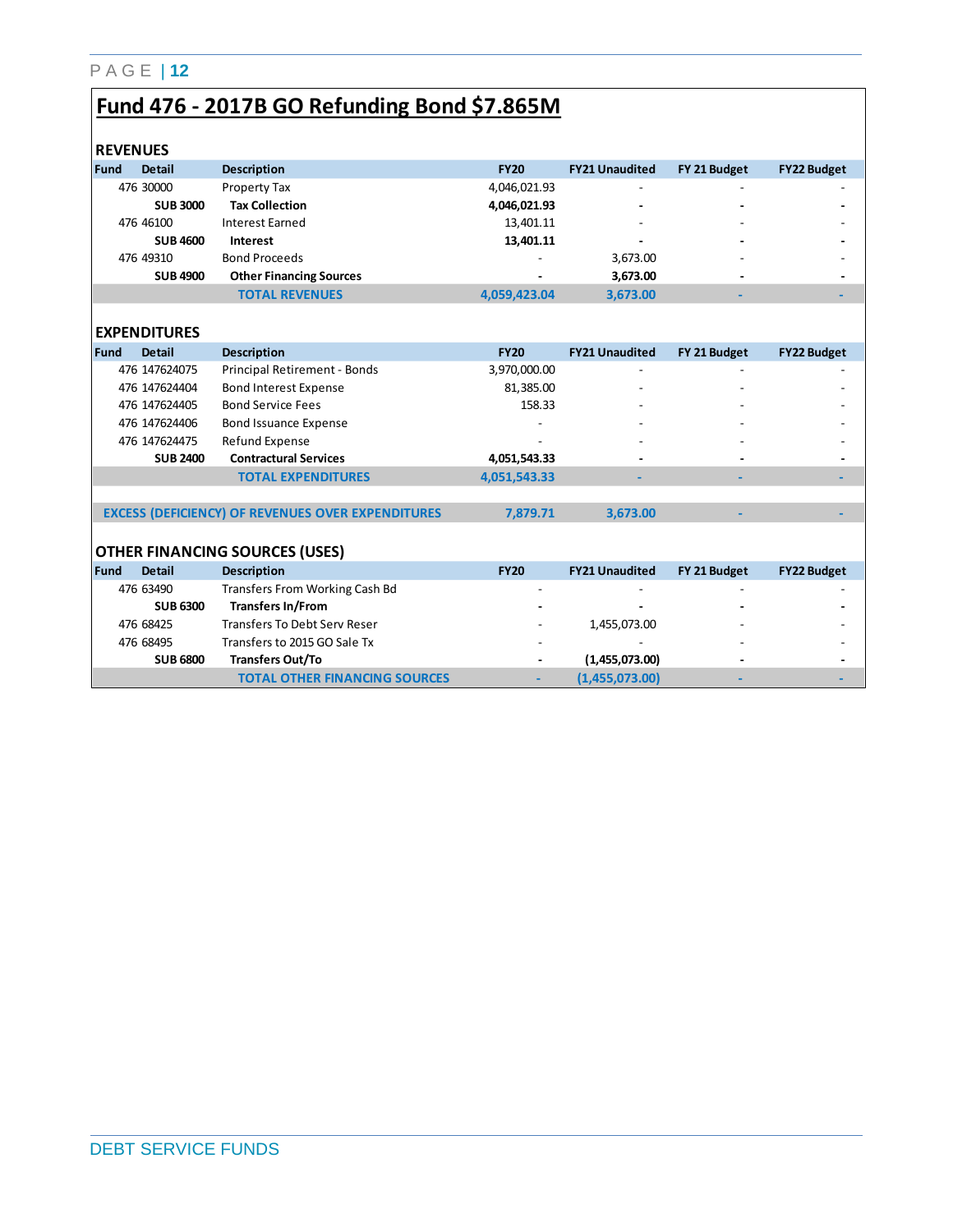# **Fund 488 - Series 2005 Special A Bonds**

| <b>REVENUES</b> |                     |                                                          |             |                       |              |                    |
|-----------------|---------------------|----------------------------------------------------------|-------------|-----------------------|--------------|--------------------|
| Fund            | <b>Detail</b>       | <b>Description</b>                                       | <b>FY20</b> | <b>FY21 Unaudited</b> | FY 21 Budget | <b>FY22 Budget</b> |
|                 | 488 45510           | Special Assessment Revenue                               | 213,623.57  | 186,007.00            | 215,000.00   | 218,000.00         |
|                 | <b>SUB4500</b>      | <b>Special Assessment Revenue</b>                        | 213,623.57  | 186,007.00            | 215,000.00   | 218,000.00         |
|                 | 488 46100           | Interest Earned                                          | 8,902.67    | 95.00                 |              |                    |
|                 | <b>SUB 4600</b>     | <b>Interest</b>                                          | 8,902.67    | 95.00                 |              |                    |
|                 |                     | <b>TOTAL REVENUES</b>                                    | 222,526.24  | 186,102.00            | 215,000.00   | 218,000.00         |
|                 |                     |                                                          |             |                       |              |                    |
|                 | <b>EXPENDITURES</b> |                                                          |             |                       |              |                    |
| <b>Fund</b>     | <b>Detail</b>       | <b>Description</b>                                       | <b>FY20</b> | <b>FY21 Unaudited</b> | FY 21 Budget | <b>FY22 Budget</b> |
|                 | 488 148824075       | Principal Retirement - Bonds                             | 111,000.00  | 116,000.00            | 116,000.00   | 124,000.00         |
|                 | 488 148824404       | <b>Bond Interest Expense</b>                             | 102,287.50  | 95,489.00             | 95,500.00    | 89,000.00          |
|                 | 488 148824405       | <b>Bond Service Fees</b>                                 | 4,000.00    | 5,500.00              | 3,500.00     | 5,000.00           |
|                 | <b>SUB 2400</b>     | <b>Contractural Services</b>                             | 217,287.50  | 216,989.00            | 215,000.00   | 218,000.00         |
|                 |                     | <b>TOTAL EXPENDITURES</b>                                | 217,287.50  | 216,989.00            | 215,000.00   | 218,000.00         |
|                 |                     |                                                          |             |                       |              |                    |
|                 |                     | <b>EXCESS (DEFICIENCY) OF REVENUES OVER EXPENDITURES</b> | 5,238.74    | (30, 887.00)          |              |                    |
|                 |                     |                                                          |             |                       |              |                    |
|                 |                     | <b>OTHER FINANCING SOURCES (USES)</b>                    |             |                       |              |                    |
|                 |                     | <b>TOTAL OTHER FINANCING SOURCES</b>                     |             |                       |              |                    |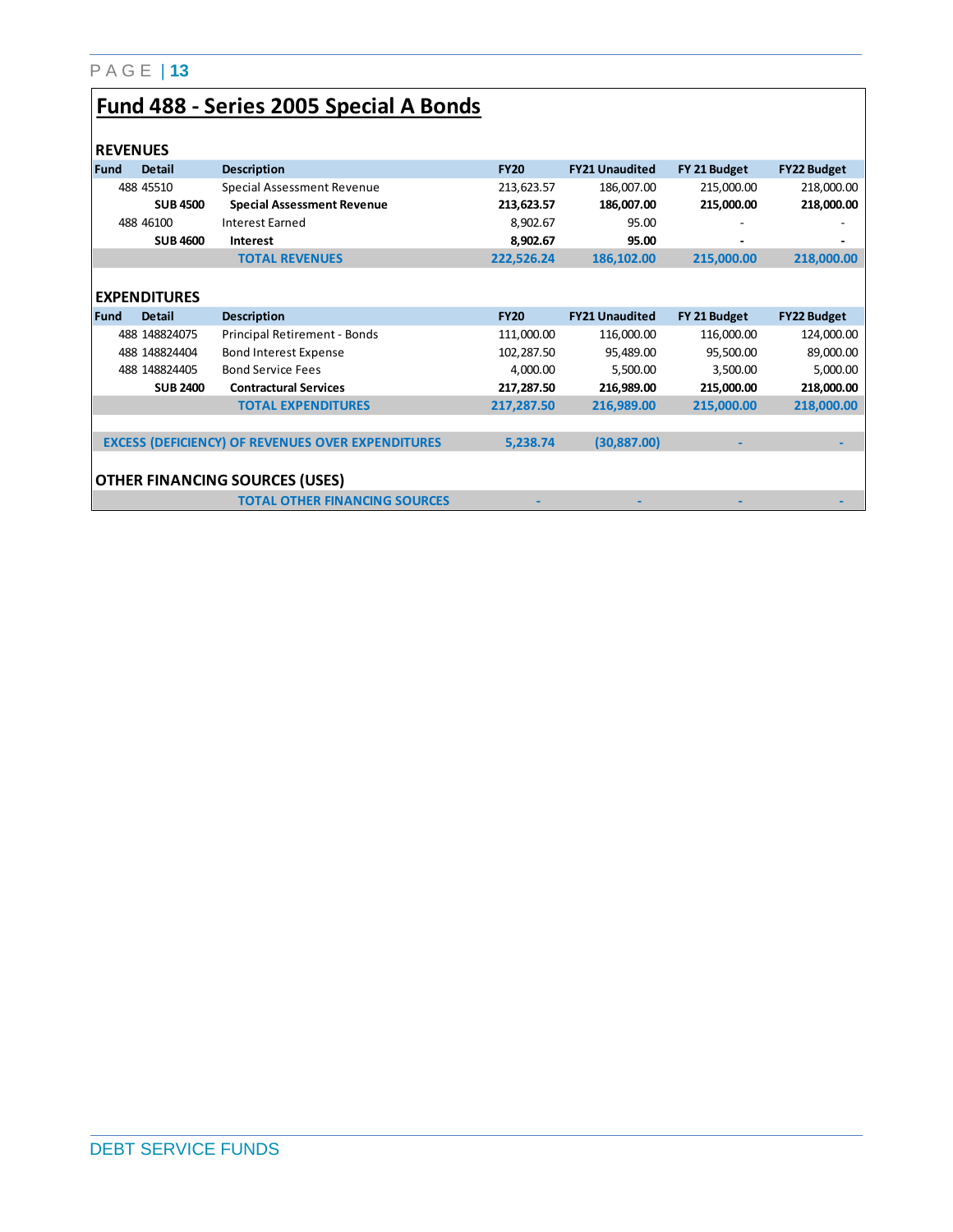|--|--|--|--|--|--|

# **Fund 493 - 2010C GO Bonds \$7.18M**

| <b>REVENUES</b>                       |                     |                                                          |             |                       |              |                    |
|---------------------------------------|---------------------|----------------------------------------------------------|-------------|-----------------------|--------------|--------------------|
|                                       |                     |                                                          |             |                       |              |                    |
| Fund                                  | <b>Detail</b>       | <b>Description</b>                                       | <b>FY20</b> | <b>FY21 Unaudited</b> | FY 21 Budget | <b>FY22 Budget</b> |
|                                       | 493 30000           | Property Tax                                             |             |                       |              |                    |
|                                       | <b>SUB 3000</b>     | <b>Tax Collection</b>                                    |             |                       |              |                    |
|                                       |                     | <b>TOTAL REVENUES</b>                                    |             |                       |              |                    |
|                                       |                     |                                                          |             |                       |              |                    |
|                                       | <b>EXPENDITURES</b> |                                                          |             |                       |              |                    |
| <b>Fund</b>                           | <b>Detail</b>       | <b>Description</b>                                       | <b>FY20</b> | <b>FY21 Unaudited</b> | FY 21 Budget | <b>FY22 Budget</b> |
|                                       | 493 149324404       | Bond Issuance Expenses-Various                           |             |                       |              |                    |
|                                       | 493 1493 24405      | <b>Bond Service Fees</b>                                 | (750.00)    |                       |              |                    |
|                                       | <b>SUB 2400</b>     | <b>Contractural Services</b>                             | (750.00)    |                       |              |                    |
|                                       |                     | <b>TOTAL EXPENDITURES</b>                                | (750.00)    |                       |              |                    |
|                                       |                     |                                                          |             |                       |              |                    |
|                                       |                     | <b>EXCESS (DEFICIENCY) OF REVENUES OVER EXPENDITURES</b> | 750.00      |                       |              |                    |
|                                       |                     |                                                          |             |                       |              |                    |
| <b>OTHER FINANCING SOURCES (USES)</b> |                     |                                                          |             |                       |              |                    |
| <b>Fund</b>                           | <b>Detail</b>       | <b>Description</b>                                       | <b>FY20</b> | <b>FY21 Unaudited</b> | FY 21 Budget | <b>FY22 Budget</b> |
|                                       | 493 68475           | Transfer to 2017A Go Refnd Bnd                           |             |                       |              |                    |
|                                       | <b>SUB 6800</b>     | <b>Transfers Out/To</b>                                  |             |                       |              |                    |
|                                       |                     | <b>TOTAL OTHER FINANCING SOURCES</b>                     |             |                       |              |                    |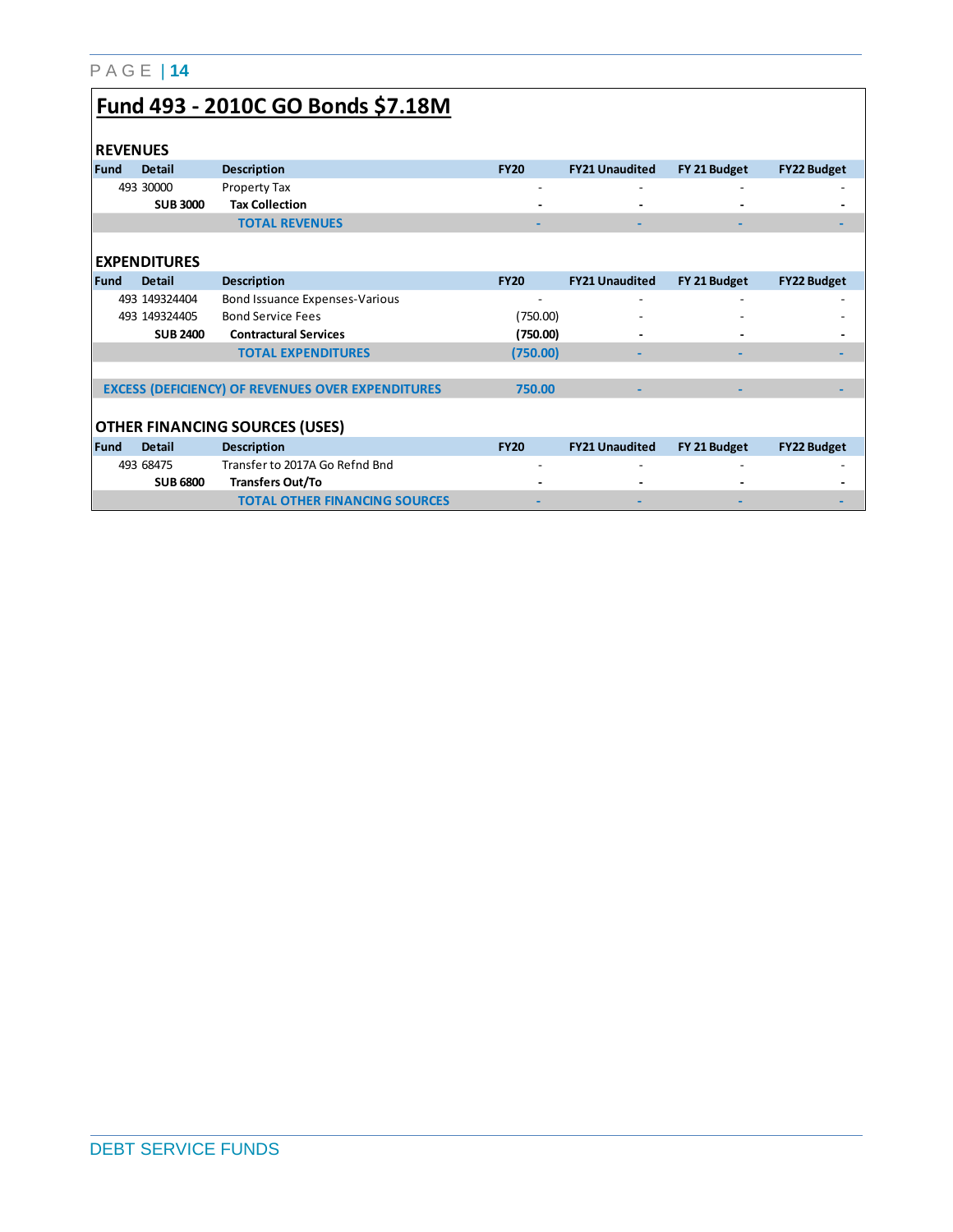# **Fund 494 - 2012B GO TIF Bond (Woodland)**

| <b>REVENUES</b> |                     |                                                          |             |                       |              |                    |
|-----------------|---------------------|----------------------------------------------------------|-------------|-----------------------|--------------|--------------------|
| Fund            | <b>Detail</b>       | <b>Description</b>                                       | <b>FY20</b> | <b>FY21 Unaudited</b> | FY 21 Budget | <b>FY22 Budget</b> |
|                 | 494 30000           | Property Tax                                             | 309,471.91  | 301,561.00            | 304,000.00   | 300,000.00         |
|                 | <b>SUB3000</b>      | <b>Tax Collection</b>                                    | 309,471.91  | 301,561.00            | 304,000.00   | 300,000.00         |
|                 | 494 46100           | <b>Interest Earned</b>                                   | 3,861.33    |                       |              | 1,000.00           |
|                 | <b>SUB 4600</b>     | Interest                                                 | 3,861.33    |                       |              | 1,000.00           |
|                 |                     | <b>TOTAL REVENUES</b>                                    | 313.333.24  | 301,561.00            | 304,000.00   | 301,000.00         |
|                 |                     |                                                          |             |                       |              |                    |
|                 | <b>EXPENDITURES</b> |                                                          |             |                       |              |                    |
| Fund            | <b>Detail</b>       | <b>Description</b>                                       | <b>FY20</b> | <b>FY21 Unaudited</b> | FY 21 Budget | <b>FY22 Budget</b> |
|                 | 494 1494 24075      | Principal Retirement - Bonds                             | 250,000.00  | 265,000.00            | 265,000.00   | 275,000.00         |
|                 | 494 1494 24404      | <b>Bond Interest Expense</b>                             | 46,395.00   | 36.270.00             | 36,270.00    | 25,000.00          |
|                 | 494 1494 24405      | <b>Bond Service Fees</b>                                 | 475.00      | 475.00                | 2,730.00     | 1,000.00           |
|                 | <b>SUB 2400</b>     | <b>Contractural Services</b>                             | 296,870.00  | 301,745.00            | 304.000.00   | 301,000.00         |
|                 |                     | <b>TOTAL EXPENDITURES</b>                                | 296,870.00  | 301,745.00            | 304,000.00   | 301,000.00         |
|                 |                     |                                                          |             |                       |              |                    |
|                 |                     | <b>EXCESS (DEFICIENCY) OF REVENUES OVER EXPENDITURES</b> | 16,463.24   | (184.00)              |              |                    |
|                 |                     |                                                          |             |                       |              |                    |
|                 |                     | <b>OTHER FINANCING SOURCES (USES)</b>                    |             |                       |              |                    |
| Fund            | <b>Detail</b>       | <b>Description</b>                                       | <b>FY20</b> | <b>FY21 Unaudited</b> | FY 21 Budget | <b>FY22 Budget</b> |
|                 | 494 63239           | Transfer from Sunset/DelanyTIF                           |             |                       |              |                    |
|                 | <b>SUB 6300</b>     | <b>Transfers In/From</b>                                 |             |                       |              |                    |
|                 | 494 68468           | Transfer to 2012A G.O. Bonds                             |             |                       |              |                    |
|                 | <b>SUB 6800</b>     | <b>Transfers Out/To</b>                                  |             |                       |              |                    |
|                 |                     | <b>TOTAL OTHER FINANCING SOURCES</b>                     |             |                       |              |                    |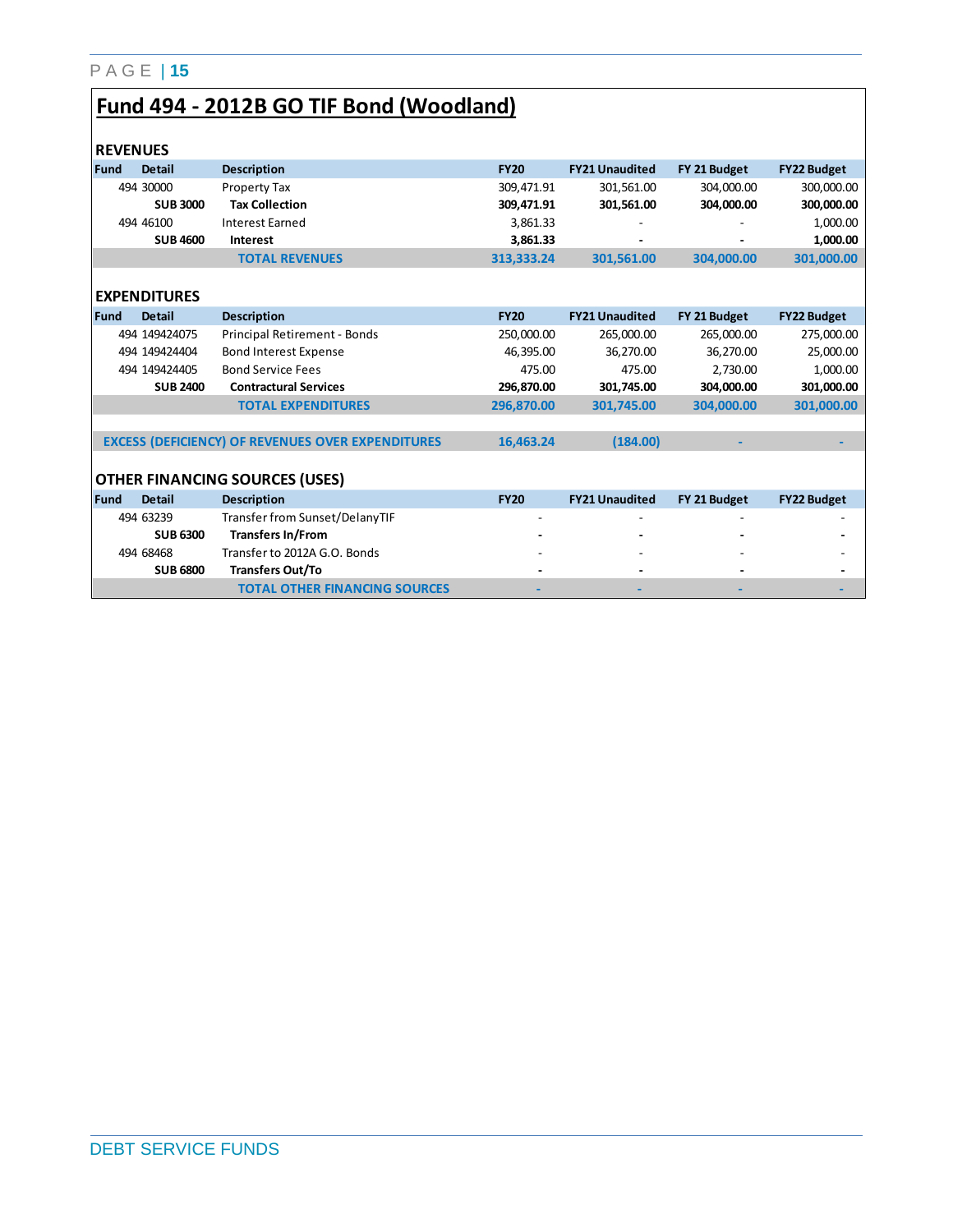### **Fund 495 - 2015 GO Sales Tax Bonds**

#### *<u>BEVENUES</u>*

| <b>I REVENUES</b> |                     |                                                          |               |                       |              |                    |
|-------------------|---------------------|----------------------------------------------------------|---------------|-----------------------|--------------|--------------------|
|                   |                     | <b>TOTAL REVENUES</b>                                    |               |                       |              |                    |
|                   |                     |                                                          |               |                       |              |                    |
|                   | <b>EXPENDITURES</b> |                                                          |               |                       |              |                    |
| Fund              | <b>Detail</b>       | <b>Description</b>                                       | <b>FY20</b>   | <b>FY21 Unaudited</b> | FY 21 Budget | <b>FY22 Budget</b> |
|                   | 495 1495 24404      | <b>Bond Interest Expense</b>                             | 278,800.00    | 278,800.00            | 279,000.00   | 279,000.00         |
|                   | 495 1495 24405      | <b>Bond Service Fees</b>                                 | 475.00        | 1,475.00              | 3,000.00     | 1,000.00           |
|                   | <b>SUB 2400</b>     | <b>Contractural Services</b>                             | 279,275.00    | 280,275.00            | 282,000.00   | 280,000.00         |
|                   |                     | <b>TOTAL EXPENDITURES</b>                                | 279,275.00    | 280,275.00            | 282,000.00   | 280,000.00         |
|                   |                     |                                                          |               |                       |              |                    |
|                   |                     | <b>EXCESS (DEFICIENCY) OF REVENUES OVER EXPENDITURES</b> | (279, 275.00) | (280, 275.00)         | (282,000.00) | (280,000.00)       |
|                   |                     |                                                          |               |                       |              |                    |
|                   |                     | <b>OTHER FINANCING SOURCES (USES)</b>                    |               |                       |              |                    |
| <b>Fund</b>       | <b>Detail</b>       | <b>Description</b>                                       | <b>FY20</b>   | <b>FY21 Unaudited</b> | FY 21 Budget | <b>FY22 Budget</b> |
|                   | 495 63202           | Transfers From HR Sales Tx Inf                           | 280, 275.00   | 282,000.00            | 282,000.00   | 280,000.00         |
|                   | 495 63476           | Transfers From 2017B Refund Bd                           |               |                       |              |                    |
|                   | 495 63494           | Transfers From 2012B GO TIF Bd                           |               |                       |              |                    |
|                   | <b>SUB 6300</b>     | <b>Transfers In/From</b>                                 | 280,275.00    | 282,000.00            | 282,000.00   | 280,000.00         |
|                   |                     | <b>TOTAL OTHER FINANCING SOURCES</b>                     | 280,275.00    | 282,000.00            | 282,000.00   | 280,000.00         |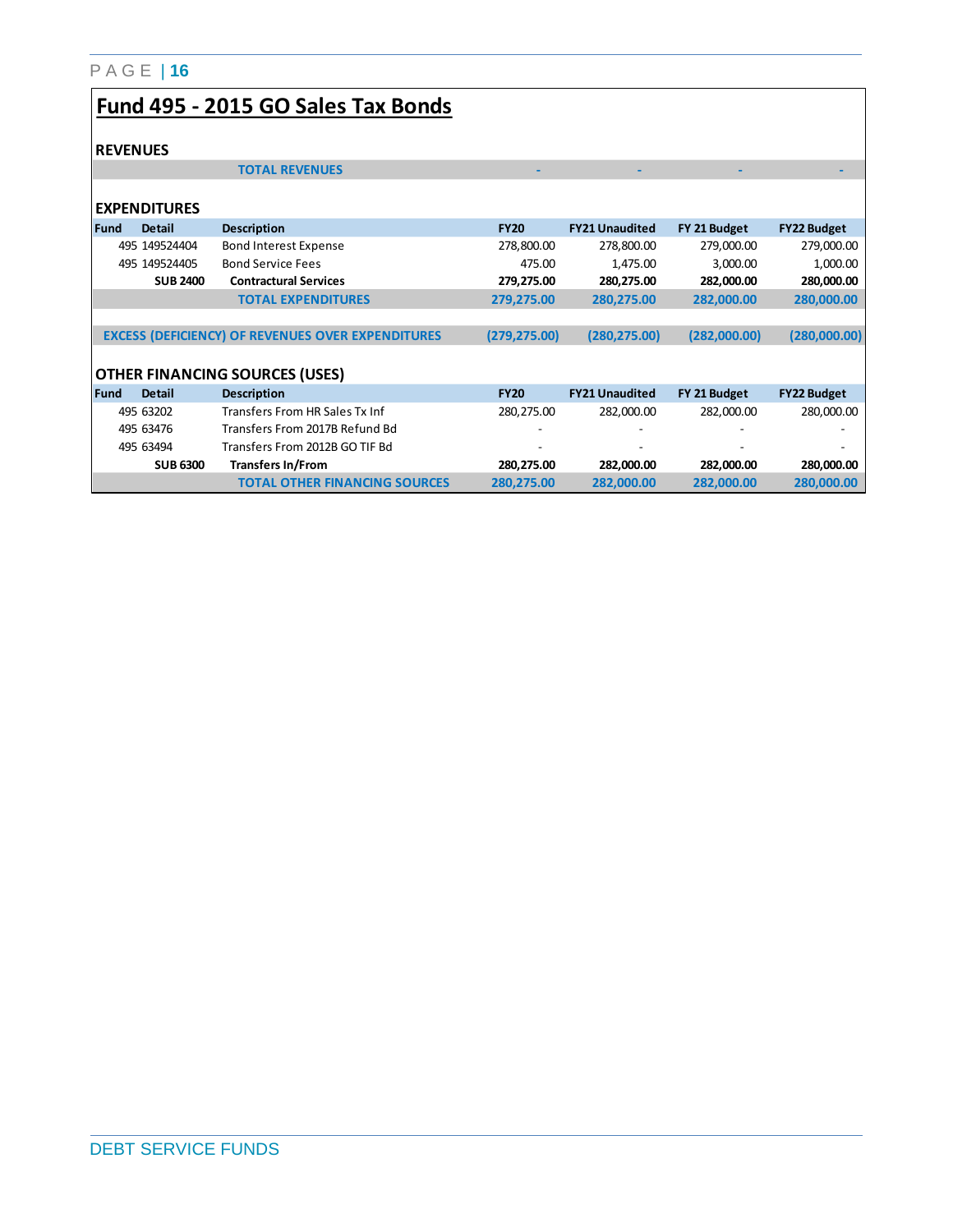# **Fund 496 2015B Refunding Bonds \$14.05M**

|             | <b>REVENUES</b>                       |                                                          |              |                       |              |                    |  |  |
|-------------|---------------------------------------|----------------------------------------------------------|--------------|-----------------------|--------------|--------------------|--|--|
| Fund        | <b>Detail</b>                         | <b>Description</b>                                       | <b>FY20</b>  | <b>FY21 Unaudited</b> | FY 21 Budget | <b>FY22 Budget</b> |  |  |
|             | 496 30000                             | Property Tax                                             | 2,366,315.81 | 2,356,742.00          | 2,362,000.00 | 2,356,000.00       |  |  |
|             | <b>SUB 3000</b>                       | <b>Tax Collection</b>                                    | 2,366,315.81 | 2,356,742.00          | 2,362,000.00 | 2,356,000.00       |  |  |
|             | 496 46100                             | <b>Interest Earned</b>                                   | 3.492.88     |                       |              | 1,000.00           |  |  |
|             | <b>SUB 4600</b>                       | Interest                                                 | 3,492.88     |                       |              | 1,000.00           |  |  |
|             |                                       | <b>TOTAL REVENUES</b>                                    | 2,369,808.69 | 2,356,742.00          | 2,362,000.00 | 2,357,000.00       |  |  |
|             |                                       |                                                          |              |                       |              |                    |  |  |
|             | <b>EXPENDITURES</b>                   |                                                          |              |                       |              |                    |  |  |
| <b>Fund</b> | <b>Detail</b>                         | <b>Description</b>                                       | <b>FY20</b>  | <b>FY21 Unaudited</b> | FY 21 Budget | <b>FY22 Budget</b> |  |  |
|             | 496 149624075                         | Principal Retirement - Bonds                             | 2,130,000.00 | 2,180,000.00          | 2,180,000.00 | 2,240,000.00       |  |  |
|             | 496 149624404                         | <b>Bond Interest Expense</b>                             | 233,100.00   | 178,444.00            | 179,000.00   | 116,000.00         |  |  |
|             | 496 149624405                         | <b>Bond Service Fees</b>                                 | 475.00       | 475.00                | 3,000.00     | 1,000.00           |  |  |
|             | <b>SUB 2400</b>                       | <b>Contractural Services</b>                             | 2,363,575.00 | 2,358,919.00          | 2,362,000.00 | 2,357,000.00       |  |  |
|             |                                       | <b>TOTAL EXPENDITURES</b>                                | 2,363,575.00 | 2,358,919.00          | 2,362,000.00 | 2,357,000.00       |  |  |
|             |                                       |                                                          |              |                       |              |                    |  |  |
|             |                                       | <b>EXCESS (DEFICIENCY) OF REVENUES OVER EXPENDITURES</b> | 6,233.69     | (2, 177.00)           |              |                    |  |  |
|             |                                       |                                                          |              |                       |              |                    |  |  |
|             | <b>OTHER FINANCING SOURCES (USES)</b> |                                                          |              |                       |              |                    |  |  |
| l Fund      | <b>Detail</b>                         | <b>Description</b>                                       | <b>FY20</b>  | <b>FY21 Unaudited</b> | FY 21 Budget | <b>FY22 Budget</b> |  |  |
|             | 496 63425                             | <b>Transfers From Debt Serv Reser</b>                    |              | 67,794.00             |              |                    |  |  |
|             | <b>SUB 6800</b>                       | <b>Transfers In/From</b>                                 |              | 67,794.00             |              |                    |  |  |
|             |                                       | <b>TOTAL OTHER FINANCING SOURCES</b>                     |              | 67,794.00             |              |                    |  |  |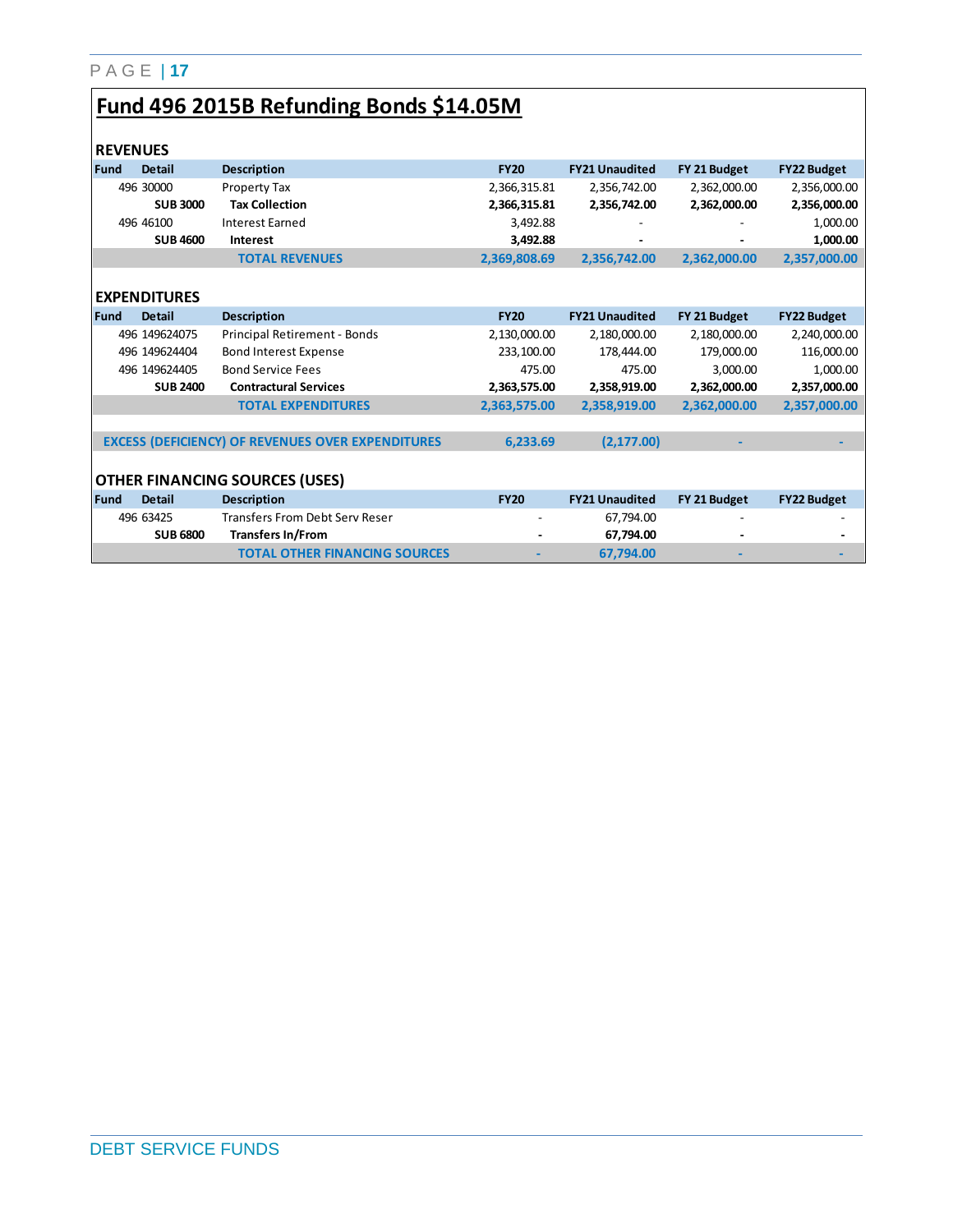#### P A G E | **18 Fund 497 - 2016 GO Sales Tax Bonds REVENUES TOTAL REVENUES EXPENDITURES Fund Detail Description FY20 FY21 Unaudited FY 21 Budget FY22 Budget**  497 149724075 Principal Retirement - Bonds 465,000.00 470,000.00 470,000.00 485,000.00 497 149724404 Bond Interest Expense 209,400.00 200,100.00 200,100.00 186,000.00 497 149724405 Bond Service Fees 2,475.00 475.00 2,900.00 1,000.00 **SUB 2400 Contractural Services 676,875.00 670,575.00 673,000.00 672,000.00 TOTAL EXPENDITURES 676,875.00 670,575.00 673,000.00 672,000.00**

|      |                 | <b>EXCESS (DEFICIENCY) OF REVENUES OVER EXPENDITURES</b> | (676, 875.00) | (670, 575.00)         | (673,000.00) | (672,000.00)       |
|------|-----------------|----------------------------------------------------------|---------------|-----------------------|--------------|--------------------|
|      |                 |                                                          |               |                       |              |                    |
|      |                 | <b>OTHER FINANCING SOURCES (USES)</b>                    |               |                       |              |                    |
| Fund | <b>Detail</b>   | <b>Description</b>                                       | <b>FY20</b>   | <b>FY21 Unaudited</b> | FY 21 Budget | <b>FY22 Budget</b> |
|      | 497 63202       | Transfers From HR Sales Tx Inf                           | 676,250.00    | 673,000.00            | 673,000.00   | 672,000.00         |
|      | <b>SUB 6300</b> | <b>Transfers In/From</b>                                 | 676,250.00    | 673,000.00            | 673,000.00   | 672,000.00         |
|      |                 | <b>TOTAL OTHER FINANCING SOURCES</b>                     | 676.250.00    | 673.000.00            | 673,000,00   | 672.000.00         |